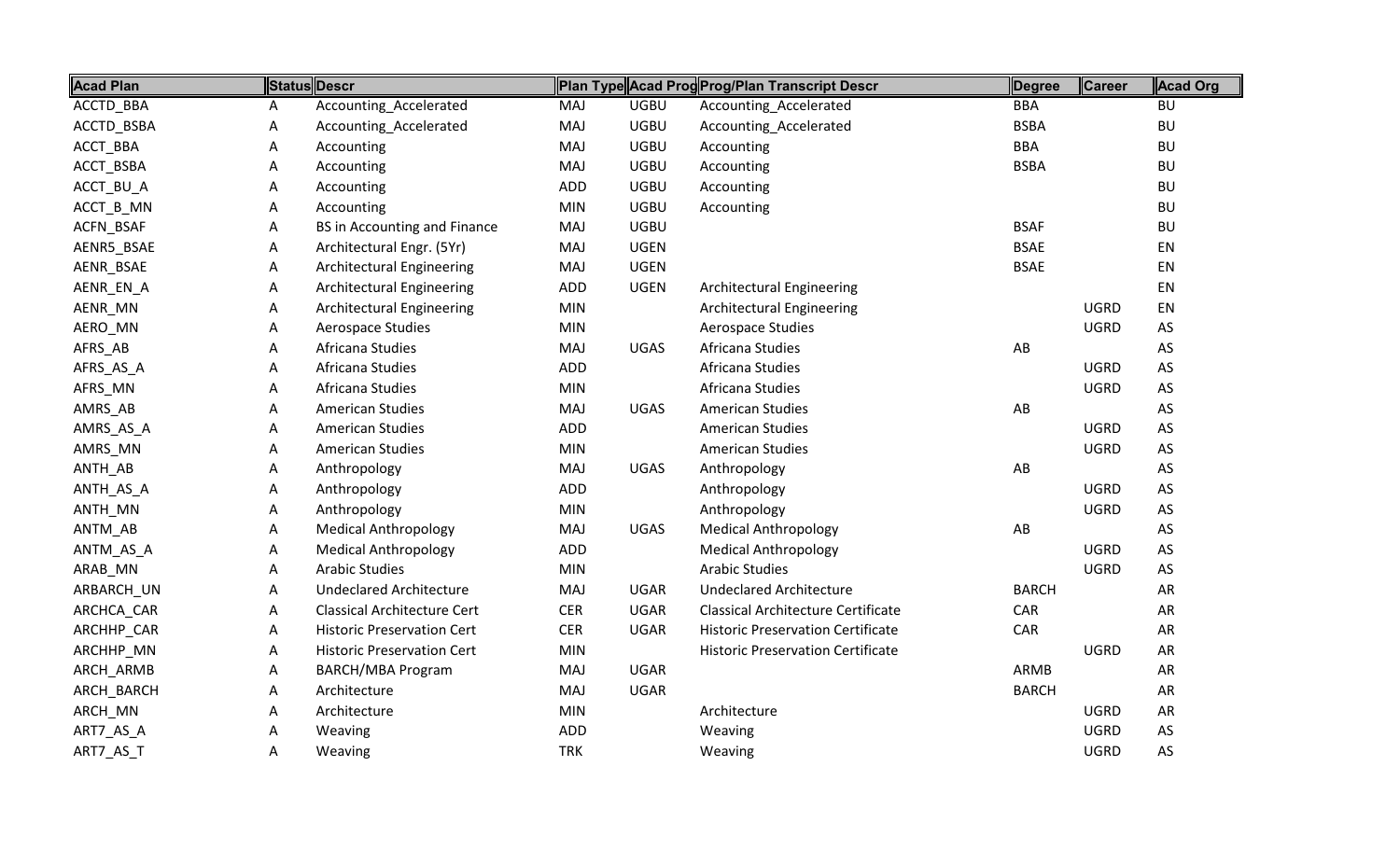| ARTH_AB    | Α | Art History           | MAJ        | <b>UGAS</b> | Art History           | AB                     |             | AS |
|------------|---|-----------------------|------------|-------------|-----------------------|------------------------|-------------|----|
| ARTH_AS_A  | A | Art History           | ADD        |             | Art History           |                        | <b>UGRD</b> | AS |
| ARTH_AS_T  | A | Art History           | <b>TRK</b> |             | Art History           |                        | <b>UGRD</b> | AS |
| ARTH_MN    | A | Art History           | <b>MIN</b> |             | Art History           |                        | <b>UGRD</b> | AS |
| ARTT5_AS_A | Α | Photography           | <b>ADD</b> |             | Photography           |                        | <b>UGRD</b> | AS |
| ARTT5_AS_T | A | Photography           | <b>TRK</b> |             | Photography           |                        | <b>UGRD</b> | AS |
| ARTT5_MN   | А | Photography           | <b>MIN</b> |             | Photography           |                        | <b>UGRD</b> | AS |
| ARTTC_AS_A | Α | Ceramics              | <b>ADD</b> |             | Ceramics              |                        | <b>UGRD</b> | AS |
| ARTTC_AS_T | Α | Ceramics              | <b>TRK</b> |             | Ceramics              |                        | <b>UGRD</b> | AS |
| ARTTC_BFA  | Α | Ceramics              | MAJ        | <b>UGAS</b> | Ceramics              | <b>BFA</b>             |             | AS |
| ARTTF_MN   | Α | Art                   | MIN        |             | Art                   |                        | <b>UGRD</b> | AS |
| ARTTG_BFA  | A | <b>Graphic Design</b> | MAJ        | <b>UGAS</b> | <b>Graphic Design</b> | <b>BFA</b>             |             | AS |
| ARTTG_MN   | Α | <b>Graphic Design</b> | MIN        |             | <b>Graphic Design</b> |                        | <b>UGRD</b> | AS |
| ARTTM_AS_A | A | Printmaking           | ADD        |             | Printmaking           |                        | <b>UGRD</b> | AS |
| ARTTM_AS_T | A | Printmaking           | <b>TRK</b> |             | Printmaking           |                        | <b>UGRD</b> | AS |
| ARTTM_BFA  | Α | Printmaking           | MAJ        | UGAS        | Printmaking           | <b>BFA</b>             |             | AS |
| ARTTM_MN   | A | Printmaking           | <b>MIN</b> |             | Printmaking           |                        | <b>UGRD</b> | AS |
| ARTTO_BFA  | Α | Photography           | MAJ        | <b>UGAS</b> | Photography           | <b>BFA</b>             |             | AS |
| ARTTO_MN   | A | Photography           | <b>MIN</b> |             | Photography           |                        | <b>UGRD</b> | AS |
| ARTTP_AS_A | A | Painting              | ADD        |             | Painting              |                        | <b>UGRD</b> | AS |
| ARTTP_AS_T | A | Painting              | <b>TRK</b> |             | Painting              |                        | <b>UGRD</b> | AS |
| ARTTP_BFA  | Α | Painting              | MAJ        | <b>UGAS</b> | Painting              | <b>BFA</b>             |             | AS |
| ARTTP_MN   | A | Painting              | <b>MIN</b> |             | Painting              |                        | <b>UGRD</b> | AS |
| ARTTS_AB   | Α | Studio Art            | MAJ        | <b>UGAS</b> | Studio Art            | $\mathsf{A}\mathsf{B}$ |             | AS |
| ARTTS_AS_A | Α | Studio Art            | ADD        |             | Studio Art            |                        | <b>UGRD</b> | AS |
| ARTTS_AS_T | Α | Studio Art            | <b>TRK</b> |             | Studio Art            |                        | <b>UGRD</b> | AS |
| ARTTS_MN   | Α | Studio Art            | <b>MIN</b> |             | Studio Art            |                        | <b>UGRD</b> | AS |
| ARTTU_AS_A | Α | Sculpture             | <b>ADD</b> |             | Sculpture             |                        | <b>UGRD</b> | AS |
| ARTTU_AS_T | Α | Sculpture             | <b>TRK</b> |             | Sculpture             |                        | <b>UGRD</b> | AS |
| ARTTU_BFA  | Α | Sculpture             | MAJ        | <b>UGAS</b> | Sculpture             | <b>BFA</b>             |             | AS |
| ARTTU_MN   | A | Sculpture             | MIN        |             | Sculpture             |                        | <b>UGRD</b> | AS |
| ARTTX_AS_A | A | Art                   | ADD        |             | Art                   |                        | <b>UGRD</b> | AS |
| ARTTX_AS_T | Α | Art                   | <b>TRK</b> |             | Art                   |                        | <b>UGRD</b> | AS |
| ARTT_AB    | А | Art                   | MAJ        | <b>UGAS</b> | Art                   | AB                     |             | AS |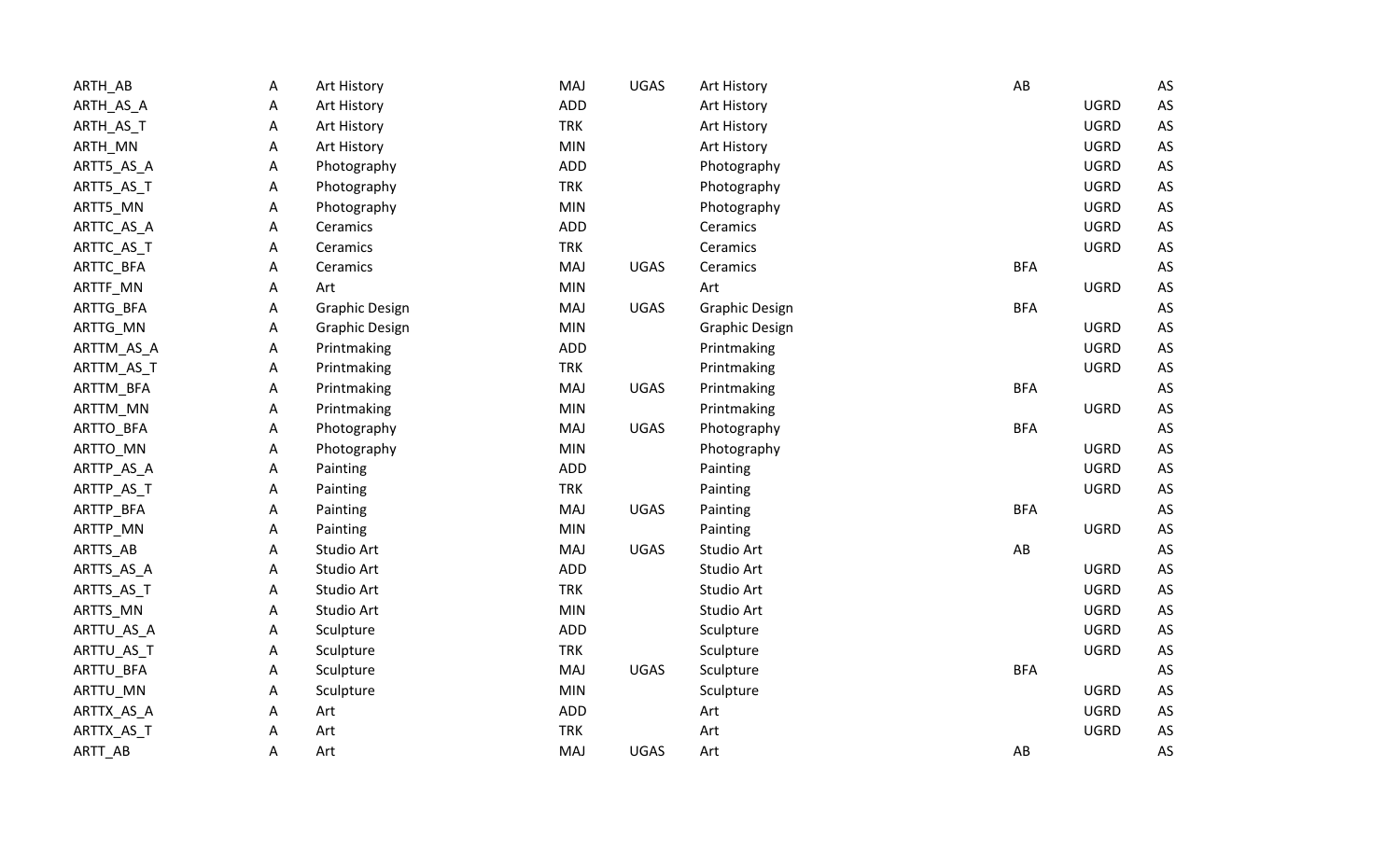| ARTT_AS_A         | Α | Art                                       | <b>ADD</b> |             | Art                                        |              | <b>UGRD</b> | AS                   |
|-------------------|---|-------------------------------------------|------------|-------------|--------------------------------------------|--------------|-------------|----------------------|
| ARTT_AS_T         | Α | Art                                       | <b>TRK</b> |             | Art                                        |              | <b>UGRD</b> | $\mathsf{AS}$        |
| ARTT_MN           | Α | Art                                       | <b>MIN</b> |             | Art                                        |              | <b>UGRD</b> | $\mathsf{AS}$        |
| ASER5BSASE        | Α | Aerospace Engr. - BSASE (5 Yr)            | MAJ        | <b>UGEN</b> |                                            | <b>BSASE</b> |             | EN                   |
| ASER5_BSME        | Α | Aerospace Engr. Conc-BSME(5yr)            | MAJ        | <b>UGEN</b> |                                            | <b>BSME</b>  |             | EN                   |
| ASERC_BSME        | Α | Aerospace Engr. Conc-BSME                 | MAJ        | <b>UGEN</b> |                                            | <b>BSME</b>  |             | EN                   |
| ASERC_EN_A        | A | Aerospace Engineering Concentr            | <b>ADD</b> |             | Aerospace Engineering Concentration        |              | <b>UGRD</b> | EN                   |
| ASER_BSASE        | Α | Aerospace Engineering - BSASE             | MAJ        | <b>UGEN</b> |                                            | <b>BSASE</b> |             | EN                   |
| ASER_EN_A         | Α | Aerospace Engineering - BSASE             | <b>ADD</b> | <b>UGEN</b> | Aerospace Engineering - BSASE              |              |             | EN                   |
| ASER_MN           | A | Aerospace Engineering - BSASE             | <b>MIN</b> |             | Aerospace Engineering - BSASE              |              | <b>UGRD</b> | EN                   |
| AS_AB_UN          | Α | <b>Exploratory Arts &amp; Sciences</b>    | MAJ        | <b>UGAS</b> | <b>Exploratory Arts &amp; Sciences</b>     | AB           |             | AS                   |
| AS_BSASE_E        | Α | AerospaceEngineer w/Enrichment            | MAJ        | <b>UGEN</b> |                                            | <b>BSASE</b> |             | EN                   |
| AS_BS_UN          | Α | <b>Exploratory Arts &amp; Sciences</b>    | MAJ        | <b>UGAS</b> | <b>Exploratory Arts &amp; Sciences</b>     | <b>BS</b>    |             | $\mathsf{AS}$        |
| ATHS_BSAT         | Α | <b>Athletic Training</b>                  | MAJ        | UGED        |                                            | <b>BSAT</b>  |             | <b>ED</b>            |
| ATHT_BSED         | Α | <b>Athletic Training</b>                  | MAJ        | UGED        | <b>Athletic Training</b>                   | <b>BSED</b>  |             | <b>ED</b>            |
| BCHM_AS_A         | Α | Biochemistry                              | <b>ADD</b> |             | Biochemistry                               |              | <b>UGRD</b> | $\mathsf{AS}$        |
| BCHM_BS           | Α | Biochemistry                              | MAJ        | UGAS        | Biochemistry                               | <b>BS</b>    |             | AS                   |
| BCHM_MN           | A | Biochemistry                              | <b>MIN</b> |             | Biochemistry                               |              | <b>UGRD</b> | $\mathsf{AS}\xspace$ |
| BCHN_AS_A         | Α | <b>Biochemistry &amp; Nutrition</b>       | <b>ADD</b> |             | <b>Biochemistry &amp; Nutrition</b>        |              | <b>UGRD</b> | $\mathsf{AS}\xspace$ |
| BCHN_BS           | Α | <b>Biochemistry and Nutrition</b>         | MAJ        | <b>UGAS</b> | <b>Biochemistry and Nutrition</b>          | <b>BS</b>    |             | AS                   |
| BCHN_BS_P         | A | Biochem/Nutrition w Enrichment            | MAJ        | <b>UGAS</b> | Biochemistry and Nutrition with Enrichment | <b>BS</b>    |             | $\mathsf{AS}$        |
| BGSC_BGSC         | Α | <b>General Studies</b>                    | MAJ        | <b>UGCS</b> |                                            | <b>BGSC</b>  |             | <b>CS</b>            |
| BGSN_BGSC         | Α | <b>General Studies - Non TR</b>           | MAJ        | <b>UGCS</b> |                                            | <b>BGSC</b>  |             | CS                   |
| BIOL5_BS          | Α | Five Year BS/MS Biology                   | MAJ        | <b>UGAS</b> | Biology                                    | <b>BS</b>    |             | AS                   |
| BIOLB_AS_A        | Α | <b>Biology - Science</b>                  | <b>ADD</b> |             | Biology                                    |              | <b>UGRD</b> | $\mathsf{AS}$        |
| BIOL_AB           | Α | <b>Biology</b>                            | MAJ        | <b>UGAS</b> | Biology                                    | AB           |             | AS                   |
| BIOL_AS_A         | A | <b>Biology - Arts</b>                     | <b>ADD</b> |             | Biology                                    |              | <b>UGRD</b> | $\mathsf{AS}$        |
| BIOL_BS           | Α | Biology                                   | MAJ        | <b>UGAS</b> | Biology                                    | BS           |             | AS                   |
| BIOL_BS_P         | Α | Biology with Enrichment                   | MAJ        | <b>UGAS</b> | <b>Biology with Enrichment</b>             | <b>BS</b>    |             | $\mathsf{AS}$        |
| BIOL_MN           | Α | <b>Biology</b>                            | <b>MIN</b> |             | Biology                                    |              | <b>UGRD</b> | $\mathsf{AS}$        |
| <b>BMER5EBSBE</b> | Α | Biomedical Engr.-Elec (5Yr)               | MAJ        | <b>UGEN</b> |                                            | <b>BSBE</b>  |             | EN                   |
| BMER5MBSBE        | A | Biomedical Engr.-Mech (5 Yr)              | MAJ        | <b>UGEN</b> |                                            | <b>BSBE</b>  |             | EN                   |
| <b>BMER5PBSBE</b> | Α | Biomedical Engr - Premed (5Yr)            | MAJ        | <b>UGEN</b> |                                            | <b>BSBE</b>  |             | EN                   |
| <b>BMER5TBSBE</b> | Α | <b>Biomed Engr/Biomaterial&amp;Tissue</b> | MAJ        | <b>UGEN</b> |                                            | <b>BSBE</b>  |             | EN                   |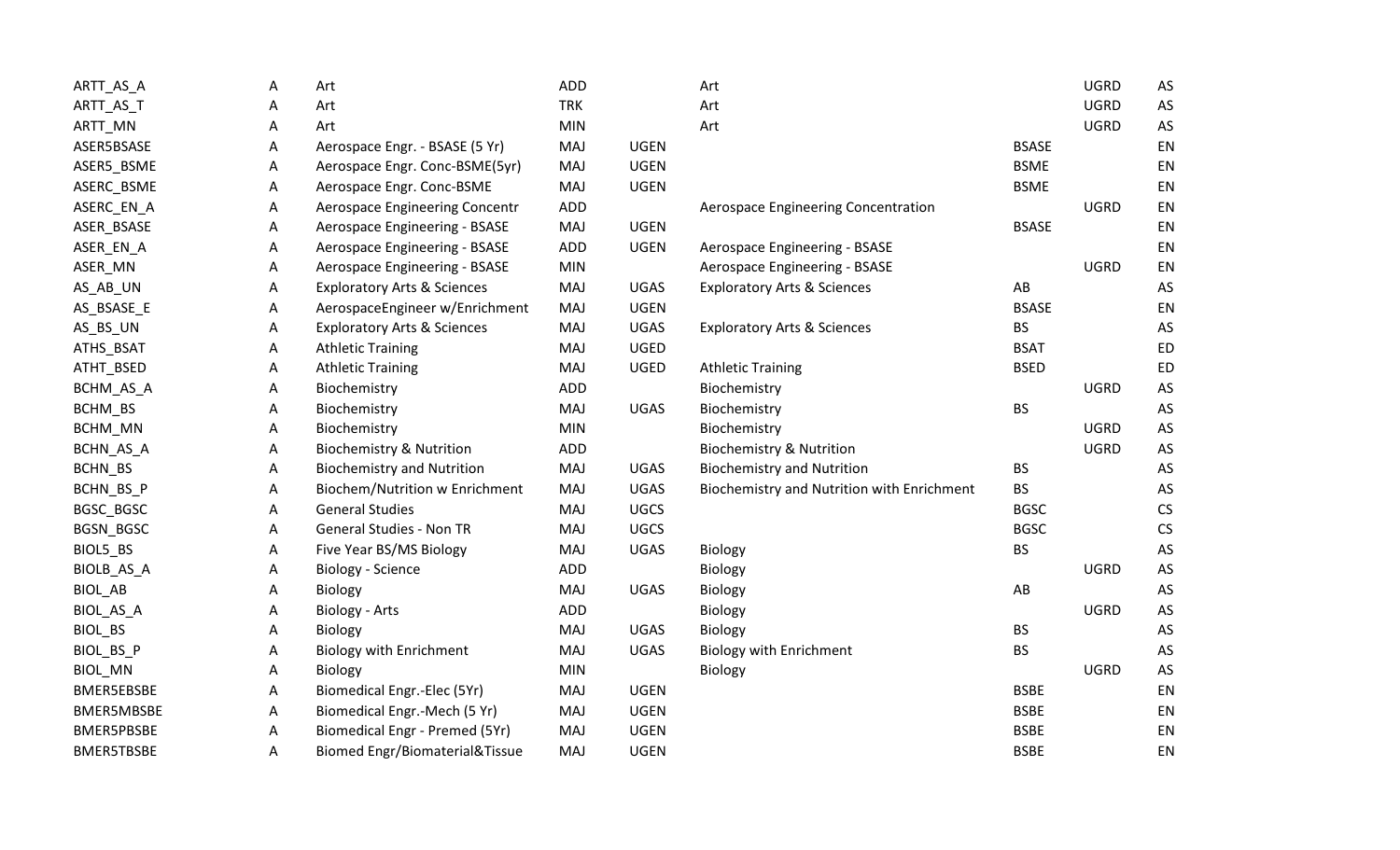| BMERE_BSBE      | A | <b>Biomedical Engr. - Electrical</b>  | MAJ        | <b>UGEN</b> |                                            | <b>BSBE</b> |             | EN        |
|-----------------|---|---------------------------------------|------------|-------------|--------------------------------------------|-------------|-------------|-----------|
| BMERE_EN_A      | Α | <b>Biomedical Engr. - Electrical</b>  | <b>ADD</b> | <b>UGEN</b> | <b>Biomedical Engineering - Electrical</b> |             |             | EN        |
| BMERM_BSBE      | Α | Biomedical Engr. - Mechanical         | MAJ        | <b>UGEN</b> |                                            | <b>BSBE</b> |             | EN        |
| BMERM_EN_A      | Α | Biomedical Engr. - Mechanical         | <b>ADD</b> | <b>UGEN</b> | <b>Biomedical Engineering - Mechanical</b> |             |             | EN        |
| BMERP_BSBE      | Α | Biomedical Engr. - Premed             | MAJ        | <b>UGEN</b> |                                            | <b>BSBE</b> |             | EN        |
| BMERP_EN_A      | Α | <b>Biomedical Engr. - Premed</b>      | <b>ADD</b> | <b>UGEN</b> | <b>Biomedical Engineering - Premed</b>     |             |             | EN        |
| BMERT_BSBE      | Α | Biomed Engr/Biomaterial&Tissue        | MAJ        | <b>UGEN</b> |                                            | <b>BSBE</b> |             | EN        |
| BMER_BSBE       | Α | <b>Biomedical Engineering</b>         | MAJ        | <b>UGEN</b> |                                            | <b>BSBE</b> |             | EN        |
| BMER_EN_A       | Α | <b>Biomedical Engineering</b>         | <b>ADD</b> | <b>UGEN</b> | <b>Biomedical Engineering</b>              |             |             | EN        |
| BMER_MN         | Α | <b>Biomedical Engineering</b>         | <b>MIN</b> |             | <b>Biomedical Engineering</b>              |             | <b>UGRD</b> | EN        |
| BME_BSBE_P      | Α | Biomed Eng Elec w/Enrichment          | MAJ        | <b>UGEN</b> |                                            | <b>BSBE</b> |             | EN        |
| BSLA_MN         | Α | <b>Business Law (Non Bus Majors)</b>  | <b>MIN</b> |             | Business Law                               |             | <b>UGRD</b> | <b>BU</b> |
| BSLW_MN         | A | <b>Business Law (Bus Majors)</b>      | <b>MIN</b> | <b>UGBU</b> | <b>Business Law</b>                        |             |             | <b>BU</b> |
| BTEC_BBA        | Α | <b>Business Technology</b>            | MAJ        | <b>UGBU</b> | <b>Business Technology</b>                 | <b>BBA</b>  |             | BU        |
| BTEC_BSBA       | Α | <b>Business Technology</b>            | MAJ        | <b>UGBU</b> | <b>Business Technology</b>                 | <b>BSBA</b> |             | <b>BU</b> |
| BTEC_BU_A       | Α | <b>Business Technology</b>            | <b>ADD</b> | <b>UGBU</b> | <b>Business Technology</b>                 |             |             | <b>BU</b> |
| BTEC_MN         | Α | <b>Business Technology</b>            | <b>MIN</b> |             | <b>Business Technology</b>                 |             | <b>UGRD</b> | BU        |
| BUAD_MN         | Α | <b>Business Administration</b>        | <b>MIN</b> |             | <b>Business Administration</b>             |             | <b>UGRD</b> | BU        |
| BUAND_BBA       | Α | <b>Business Analytics (BUAND_BBA)</b> | MAJ        | <b>UGBU</b> | <b>Business Analytics</b>                  | <b>BBA</b>  |             | BU        |
| BUAND_BSBA      | Α | <b>Business Analytics-BUAND_BSBA</b>  | MAJ        | <b>UGBU</b> | <b>Business Analytics</b>                  | <b>BSBA</b> |             | <b>BU</b> |
| <b>BUAN_BBA</b> | Α | <b>Business Analytics</b>             | MAJ        | <b>UGBU</b> | <b>Business Analytics</b>                  | <b>BBA</b>  |             | <b>BU</b> |
| BUAN_BSBA       | Α | <b>Business Analytics</b>             | MAJ        | <b>UGBU</b> | <b>Business Analytics</b>                  | <b>BSBA</b> |             | <b>BU</b> |
| BUAN_BU_A       | A | <b>Business Analytics</b>             | <b>ADD</b> | <b>UGBU</b> | <b>Business Analytics</b>                  |             |             | <b>BU</b> |
| BUAN_MN         | Α | <b>Business Analytics</b>             | <b>MIN</b> | <b>UGBU</b> | <b>Business Analytics</b>                  |             |             | <b>BU</b> |
| BU_BBA_UN       | Α | <b>Undeclared Business</b>            | MAJ        | <b>UGBU</b> | <b>Undeclared Business</b>                 | <b>BBA</b>  |             | <b>BU</b> |
| BU_BSBA_UN      | Α | <b>Undeclared Business</b>            | MAJ        | <b>UGBU</b> | <b>Undeclared Business</b>                 | <b>BSBA</b> |             | <b>BU</b> |
| CAAS_AS_A       | Α | Caribbean Afro American Study         | <b>ADD</b> |             | Caribbean Afro American Studies            |             | <b>UGRD</b> | AS        |
| CAD2_BSC_P      | Α | Creative Advertis w/Enrichment        | MAJ        | <b>UGCO</b> | Creative Advertising with Enrichment       | <b>BSC</b>  |             | CO        |
| CADV1_BSC       | Α | <b>General Advertising</b>            | MAJ        | <b>UGCO</b> | <b>General Advertising</b>                 | <b>BSC</b>  |             | CO        |
| CADV2_BSC       | Α | <b>Creative Advertising</b>           | MAJ        | <b>UGCO</b> | <b>Creative Advertising</b>                | <b>BSC</b>  |             | CO        |
| CADV2_CO_A      | Α | <b>Creative Advertising</b>           | <b>ADD</b> |             | <b>Creative Advertising</b>                |             | <b>UGRD</b> | CO        |
| CADV2_MN        | Α | <b>Creative Advertising</b>           | <b>MIN</b> |             | <b>Creative Advertising</b>                |             | <b>UGRD</b> | CO        |
| CADV3_BSC       | Α | <b>Advertising Management</b>         | MAJ        | <b>UGCO</b> | <b>Advertising Management</b>              | <b>BSC</b>  |             | CO        |
| CADV3_CO_A      | Α | <b>Advertising Management</b>         | <b>ADD</b> |             | <b>Advertising Management</b>              |             | <b>UGRD</b> | CO        |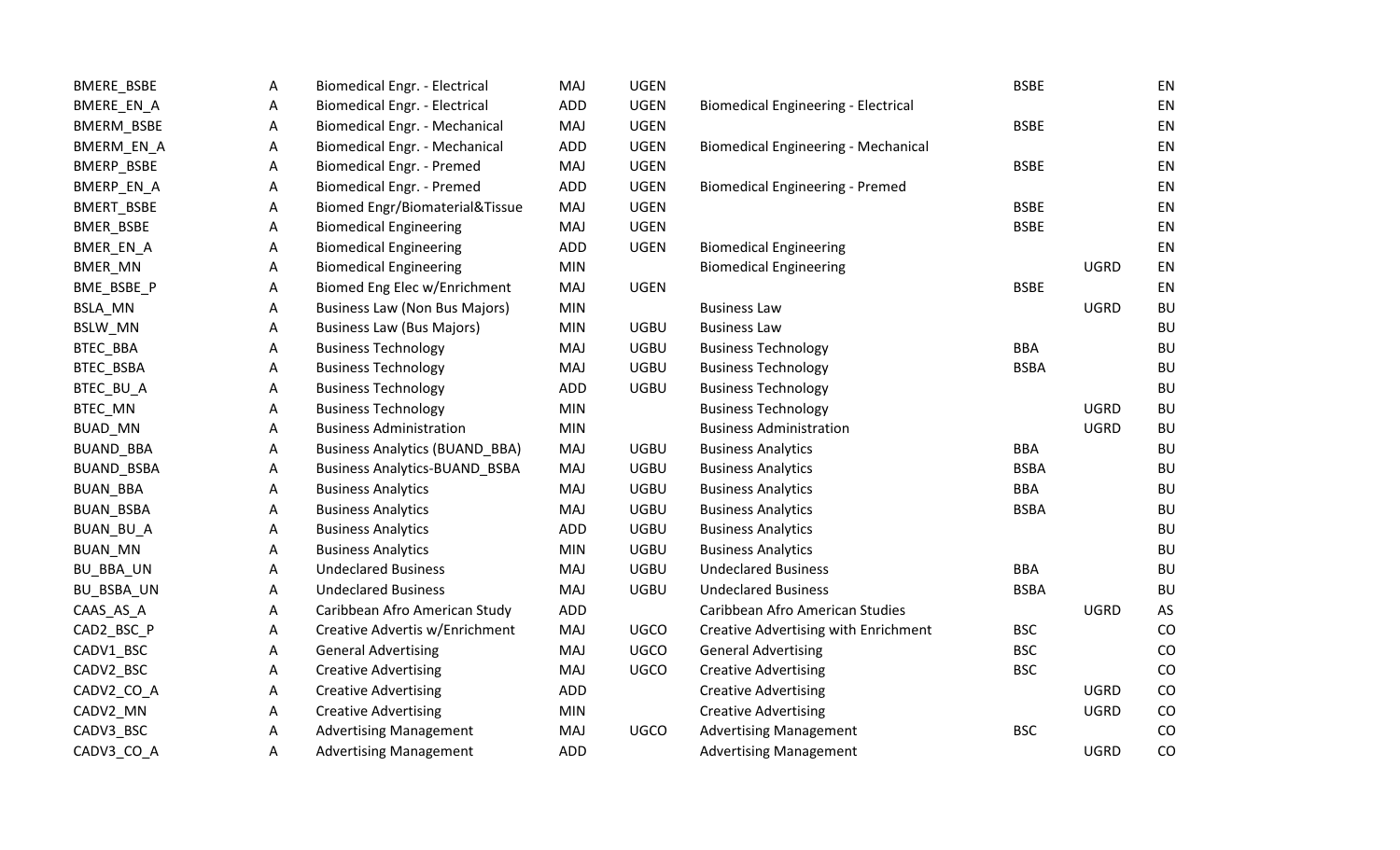| CADV3_MN   | Α | <b>Advertising Management</b>         | <b>MIN</b> |             | <b>Advertising Management</b>             |             | <b>UGRD</b> | CO        |
|------------|---|---------------------------------------|------------|-------------|-------------------------------------------|-------------|-------------|-----------|
| CADV_CO_A  | Α | <b>Communication Advertising</b>      | ADD        |             | <b>Communication Advertising</b>          |             | <b>UGRD</b> | CO        |
| CADV_MN    | Α | <b>Communication Advertising</b>      | <b>MIN</b> |             | <b>Communication Advertising</b>          |             | <b>UGRD</b> | CO        |
| CAMU_MN    | Α | <b>Creative American Music</b>        | <b>MIN</b> |             | <b>Creative American Music</b>            |             | <b>UGRD</b> | MU        |
| CBJO_BSC   | Α | <b>Communication Broadcast Journ</b>  | MAJ        | <b>UGCO</b> | <b>Communication Broadcast Journalism</b> | <b>BSC</b>  |             | CO        |
| CBJO_CO_A  | A | <b>Communication Broadcast Journ</b>  | ADD        |             | <b>Communication Broadcast Journalism</b> |             | <b>UGRD</b> | CO        |
| CBJO_MN    | Α | <b>Communication Broadcast Journa</b> | <b>MIN</b> |             | <b>Communication Broadcast Journalism</b> |             | <b>UGRD</b> | CO        |
| CCPA_C     | Α | Credit Cert Prgm - Accounting         | <b>CER</b> | <b>UGCS</b> |                                           | <b>CCPA</b> |             | <b>CS</b> |
| CCPC_C     | Α | Credit Cert Pgm-Comp Inf Sys          | <b>CER</b> | <b>UGCS</b> |                                           | <b>CCPC</b> |             | CS        |
| CCPR_C     | Α | Credit Certificate Program            | <b>CER</b> | <b>UGCS</b> |                                           | <b>CCP</b>  |             | CS        |
| CEME_BSC   | Α | <b>Communication Electronic Media</b> | MAJ        | <b>UGCO</b> | <b>Communication Electronic Media</b>     | <b>BSC</b>  |             | CO        |
| CEME_CO_A  | Α | <b>Communication Electronic Media</b> | ADD        |             | <b>Communication Electronic Media</b>     |             | <b>UGRD</b> | CO        |
| CEME_MN    | Α | <b>Communication Electronic Media</b> | <b>MIN</b> |             | <b>Communication Electronic Media</b>     |             | <b>UGRD</b> | CO        |
| CENR5_BSCE | Α | Civil Engineering (5 Yr)              | MAJ        | <b>UGEN</b> |                                           | <b>BSCE</b> |             | EN        |
| CENR_BSCE  | Α | <b>Civil Engineering</b>              | MAJ        | <b>UGEN</b> |                                           | <b>BSCE</b> |             | EN        |
| CENR_EN_A  | Α | <b>Civil Engineering</b>              | ADD        | <b>UGEN</b> | <b>Civil Engineering</b>                  |             |             | EN        |
| CENR_MN    | Α | <b>Civil Engineering</b>              | <b>MIN</b> |             | <b>Civil Engineering</b>                  |             | <b>UGRD</b> | EN        |
| CHCO_MN    | A | <b>Health Communication</b>           | <b>MIN</b> |             | <b>Health Communication</b>               |             | <b>UGRD</b> | CO        |
| CHEMB_AS_A | Α | Chemistry - Science                   | ADD        |             | Chemistry                                 |             | <b>UGRD</b> | AS        |
| CHEMC_AS_A | Α | Chemistry - Certified B.S.            | ADD        |             | Chemistry - Certified B.S.                |             | <b>UGRD</b> | AS        |
| CHEMC_BS   | A | Chemistry - Certified B.S.            | MAJ        | <b>UGAS</b> | Chemistry - Certified B.S.                | <b>BS</b>   |             | AS        |
| CHEM_AB    | A | Chemistry                             | MAJ        | <b>UGAS</b> | Chemistry                                 | AB          |             | AS        |
| CHEM_AS_A  | A | Chemistry - Arts                      | ADD        |             | Chemistry                                 |             | <b>UGRD</b> | AS        |
| CHEM_BS    | A | Chemistry                             | MAJ        | <b>UGAS</b> | Chemistry                                 | <b>BS</b>   |             | AS        |
| CHEM_MN    | A | Chemistry                             | <b>MIN</b> |             | Chemistry                                 |             | <b>UGRD</b> | AS        |
| CHN_NU_A   | A | <b>Community Health Nursing</b>       | ADD        |             | <b>Community Health Nursing</b>           |             | <b>UGRD</b> | <b>NU</b> |
| CIMI_BSC   | A | <b>Interactive Media</b>              | MAJ        | <b>UGCO</b> | <b>Interactive Media</b>                  | <b>BSC</b>  |             | CO        |
| CIMI_CO_A  | Α | <b>Communication-Interactive Medi</b> | ADD        |             | <b>Communication - Interactive Media</b>  |             | <b>UGRD</b> | CO        |
| CIMI_MN    | Α | Communication-Interactive Medi        | <b>MIN</b> |             | <b>Communication - Interactive Media</b>  |             | <b>UGRD</b> | CO        |
| CISY_MN    | Α | <b>Computer Information Systems</b>   | <b>MIN</b> |             | <b>Computer Information Systems</b>       |             | <b>UGRD</b> | <b>BU</b> |
| CJDM_TRK   | Α | <b>Visual and Documentary</b>         | <b>TRK</b> | <b>UGCO</b> | <b>Visual and Documentary</b>             |             |             | CO        |
| CJDM_UG_T  | Α | <b>Visual and Documentary</b>         | <b>TRK</b> |             | <b>Visual and Documentary</b>             |             | <b>UGRD</b> | CO        |
| CJMJ_TRK   | Α | Media and Journalism Studies          | <b>TRK</b> | <b>UGCO</b> | Media and Journalism Studies              |             |             | CO        |
| CJMJ UG T  | Α | Media and Journalism Studies          | <b>TRK</b> |             | Media and Journalism Studies              |             | <b>UGRD</b> | CO        |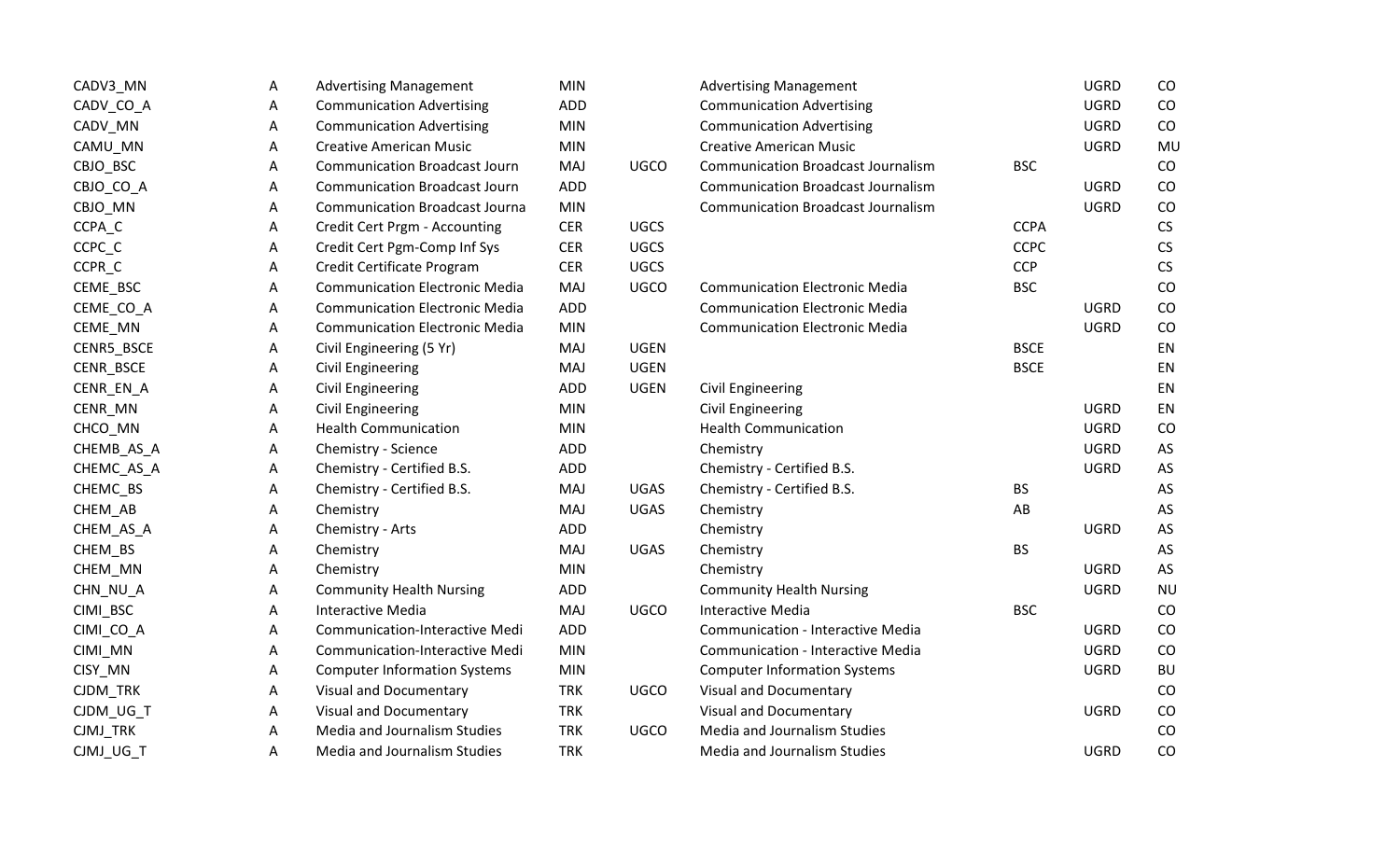| CJST_TRK   | A | Sports, Travel & Lifestyle Fea        | <b>TRK</b> | UGCO        | Sports, Travel and Lifestyle Features      |            |             | CO |
|------------|---|---------------------------------------|------------|-------------|--------------------------------------------|------------|-------------|----|
| CJST_UG_T  | A | Sports, Travel & Lifestyle Fea        | <b>TRK</b> |             | Sports, Travel and Lifestyle Features      |            | <b>UGRD</b> | CO |
| CJWR_TRK   | A | <b>Reporting and Writing</b>          | <b>TRK</b> | <b>UGCO</b> | <b>Reporting and Writing</b>               |            |             | CO |
| CJWR_UG_T  | A | <b>Reporting and Writing</b>          | <b>TRK</b> |             | <b>Reporting and Writing</b>               |            | <b>UGRD</b> | CO |
| CLASO_AB   | A | <b>Classics - Undeclared Track</b>    | MAJ        | <b>UGAS</b> | <b>Classics - Undeclared Track</b>         | AB         |             | AS |
| CLASO_AS_A | A | <b>Classics - Undeclared Track</b>    | <b>ADD</b> |             | <b>Classics - Undeclared Track</b>         |            | <b>UGRD</b> | AS |
| CLASO_AS_T | A | <b>Classics - Undeclared Track</b>    | <b>TRK</b> |             | <b>Classics - Undeclared Track</b>         |            | <b>UGRD</b> | AS |
| CLAS1_AB   | A | Classics - Greek                      | MAJ        | <b>UGAS</b> | Classics - Greek                           | AB         |             | AS |
| CLAS1_AS_A | Α | Classics - Greek                      | <b>ADD</b> |             | Classics - Greek                           |            | <b>UGRD</b> | AS |
| CLAS1_AS_T | A | Classics - Greek                      | <b>TRK</b> |             | Classics - Greek                           |            | <b>UGRD</b> | AS |
| CLAS1_MN   | A | Classics - Greek                      | <b>MIN</b> |             | Classics - Greek                           |            | <b>UGRD</b> | AS |
| CLAS2_AB   | A | Classics - Latin                      | MAJ        | <b>UGAS</b> | Classics - Latin                           | AB         |             | AS |
| CLAS2_AS_A | A | Classics - Latin                      | <b>ADD</b> |             | Classics - Latin                           |            | <b>UGRD</b> | AS |
| CLAS2_AS_T | A | Classics - Latin                      | <b>TRK</b> |             | Classics - Latin                           |            | <b>UGRD</b> | AS |
| CLAS2_MN   | A | Classics - Latin                      | <b>MIN</b> |             | Classics - Latin                           |            | <b>UGRD</b> | AS |
| CLAS3_AB   | A | <b>Classics - Latin and Greek</b>     | MAJ        | <b>UGAS</b> | <b>Classics - Latin and Greek</b>          | AB         |             | AS |
| CLAS3_AS_A | A | <b>Classics - Latin and Greek</b>     | <b>ADD</b> |             | <b>Classics - Latin and Greek</b>          |            | <b>UGRD</b> | AS |
| CLAS3_AS_T | Α | <b>Classics - Latin and Greek</b>     | <b>TRK</b> |             | <b>Classics - Latin and Greek</b>          |            | <b>UGRD</b> | AS |
| CLAS3_MN   | A | <b>Classics - Latin and Greek</b>     | <b>MIN</b> |             | <b>Classics - Latin and Greek</b>          |            | <b>UGRD</b> | AS |
| CLAS4_AB   | A | <b>Classics - Classical Civil</b>     | MAJ        | <b>UGAS</b> | <b>Classics - Classical Civilization</b>   | AB         |             | AS |
| CLAS4_AS_A | A | <b>Classics - Classical Civil</b>     | <b>ADD</b> |             | <b>Classics - Classical Civilization</b>   |            | <b>UGRD</b> | AS |
| CLAS4_AS_T | A | <b>Classics - Classical Civil</b>     | <b>TRK</b> |             | <b>Classics - Classical Civilization</b>   |            | <b>UGRD</b> | AS |
| CLAS4_MN   | A | <b>Classics - Classical Civil</b>     | <b>MIN</b> |             | <b>Classics - Classical Civilization</b>   |            | <b>UGRD</b> | AS |
| CLAS_AS_A  | A | Classics                              | <b>ADD</b> |             | Classics                                   |            | <b>UGRD</b> | AS |
| CLAS_AS_T  | A | <b>Classics</b>                       | <b>TRK</b> |             | Classics                                   |            | <b>UGRD</b> | AS |
| CLAS_MN    | A | Classics                              | <b>MIN</b> |             | Classics                                   |            | <b>UGRD</b> | AS |
| CMMT_BSC   | Α | Media Management                      | MAJ        | <b>UGCO</b> | Media Management                           | <b>BSC</b> |             | CO |
| CMMT_BSC_P | Α | Media Management w/ Enrichment        | MAJ        | <b>UGCO</b> | Media Management with Enrichment           | <b>BSC</b> |             | CO |
| CMMT_CO_A  | A | Media Management                      | <b>ADD</b> |             | Media Management                           |            | <b>UGRD</b> | CO |
| CMMT_MN    | A | Media Management                      | <b>MIN</b> |             | Media Management                           |            | <b>UGRD</b> | CO |
| CMP1_BSC_P | A | <b>Motion Picture Prod Enrichment</b> | MAJ        | UGCO        | Motion Pictures Production with Enrichment | <b>BSC</b> |             | CO |
| CMPT1_BSC  | A | <b>Motion Pictures Production</b>     | MAJ        | <b>UGCO</b> | <b>Motion Pictures Production</b>          | <b>BSC</b> |             | CO |
| CMPT1_CO_A | Α | <b>Motion Pictures Production</b>     | <b>ADD</b> |             | <b>Motion Pictures Production</b>          |            | <b>UGRD</b> | CO |
| CMPT2 BSC  | A | <b>Motion Picture Screenwriting</b>   | MAJ        | <b>UGCO</b> | <b>Motion Picture Screenwriting</b>        | <b>BSC</b> |             | CO |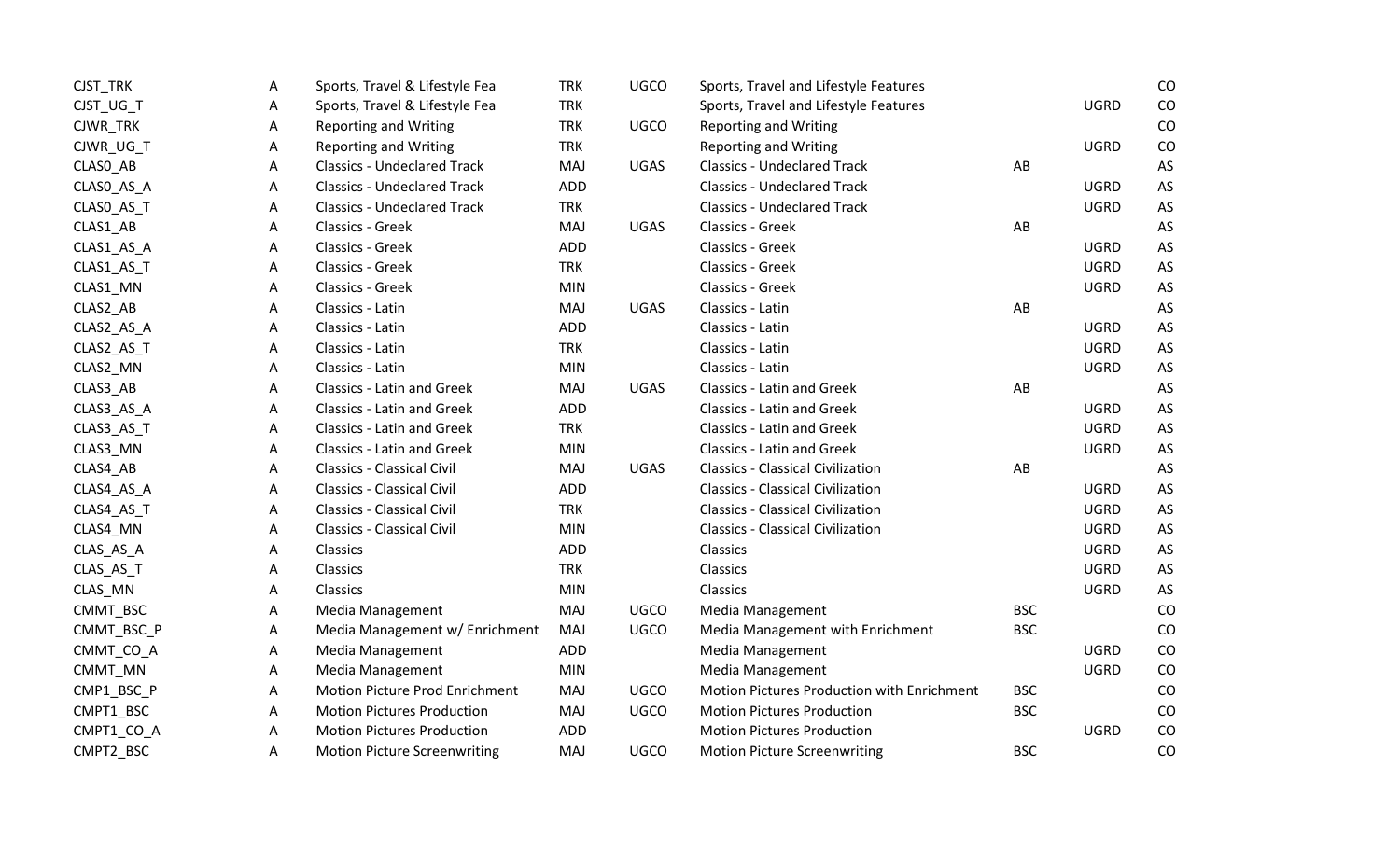| CMPT2_CO_A | A | <b>Motion Picture Screenwriting</b>   | ADD        |             | <b>Motion Picture Screenwriting</b>              |            | <b>UGRD</b> | CO |
|------------|---|---------------------------------------|------------|-------------|--------------------------------------------------|------------|-------------|----|
| CMPT2_MN   | A | <b>Motion Picture Screenwriting</b>   | <b>MIN</b> |             | <b>Motion Picture Screenwriting</b>              |            | <b>UGRD</b> | CO |
| CMPT3_BSC  | Α | <b>Motion Picture Critical Study</b>  | MAJ        | <b>UGCO</b> | <b>Motion Picture Critical Study</b>             | <b>BSC</b> |             | CO |
| CMPT3_CO_A | A | <b>Motion Picture Critical Study</b>  | ADD        |             | <b>Motion Picture Critical Study</b>             |            | <b>UGRD</b> | CO |
| CMPT3_MN   | Α | <b>Motion Picture Critical Study</b>  | <b>MIN</b> |             | <b>Motion Picture Critical Study</b>             |            | <b>UGRD</b> | CO |
| CMPT4_BSC  | A | <b>Motion Picture Business</b>        | MAJ        | <b>UGCO</b> | <b>Motion Picture Business</b>                   | <b>BSC</b> |             | CO |
| CMPT4_CO_A | A | <b>Motion Picture Business</b>        | ADD        |             | <b>Motion Picture Business</b>                   |            | <b>UGRD</b> | CO |
| CMPT BSC   | A | <b>General Motion Pictures</b>        | MAJ        | <b>UGCO</b> | <b>General Motion Pictures</b>                   | <b>BSC</b> |             | CO |
| CMPT_CO_A  | Α | <b>General Motion Pictures</b>        | <b>ADD</b> |             | <b>General Motion Pictures</b>                   |            | <b>UGRD</b> | CO |
| CMPT_MN    | A | <b>General Motion Pictures</b>        | <b>MIN</b> |             | <b>General Motion Pictures</b>                   |            | <b>UGRD</b> | CO |
| CNJL_BSC   | A | <b>Communication News Journalism</b>  | MAJ        | <b>UGCO</b> | <b>Communication News Journalism</b>             | <b>BSC</b> |             | CO |
| CNJL_CO_A  | A | <b>Communication News Journalism</b>  | ADD        |             | <b>Communication News Journalism</b>             |            | <b>UGRD</b> | CO |
| CNJL_MN    | A | <b>Communication News Journalism</b>  | <b>MIN</b> |             | <b>Communication News Journalism</b>             |            | <b>UGRD</b> | CO |
| COH6_BSC_P | A | Comm Honor-Journ w/Enrichment         | MAJ        | <b>UGCO</b> | Comm Honors - Journalism with Enrichment         | <b>BSC</b> |             | CO |
| COMA_AS_A  | A | Communication                         | <b>ADD</b> |             | Communication                                    |            | <b>UGRD</b> | AS |
| COMA_MN    | A | Communication                         | <b>MIN</b> |             | Communication                                    |            | <b>UGRD</b> | CO |
| COMHO_BSC  | A | Comm Honors-Communicat Studies        | MAJ        | <b>UGCO</b> | <b>Comm Honors - Communication Studies</b>       | <b>BSC</b> |             | CO |
| COMH1_BSC  | A | Comm Honors - Advertising             | MAJ        | <b>UGCO</b> | Comm Honors - Advertising                        | <b>BSC</b> |             | CO |
| COMH2_BSC  | Α | <b>Comm Honors - Public Relations</b> | MAJ        | <b>UGCO</b> | <b>Comm Honors - Public Relations</b>            | <b>BSC</b> |             | CO |
| COMH3_BSC  | A | Comm Honor-Broadcast Journ            | MAJ        | <b>UGCO</b> | Comm Honors - Broadcast Journalism               | <b>BSC</b> |             | CO |
| COMH4_BSC  | A | Comm Honors - Electronic Media        | MAJ        | <b>UGCO</b> | Comm Honors - Electronic Media                   | <b>BSC</b> |             | CO |
| COMH6_BSC  | A | Comm Honors - Journalism              | MAJ        | <b>UGCO</b> | Comm Honors - Journalism                         | <b>BSC</b> |             | CO |
| COMH8_BSC  | A | <b>Comm Honors - Motion Pictures</b>  | MAJ        | <b>UGCO</b> | <b>Comm Honors - Motion Pictures</b>             | <b>BSC</b> |             | CO |
| COMHA_BSC  | Α | Comm Honors - Media Management        | MAJ        | <b>UGCO</b> | Comm Honors - Media Management                   | <b>BSC</b> |             | CO |
| COMHI_BSC  | A | Comm Honors - Specialized             | MAJ        | <b>UGCO</b> | Comm Honors - Specialized                        | <b>BSC</b> |             | CO |
| COMH_BSC   | A | Comm Honors - Undeclared              | MAJ        | <b>UGCO</b> | Comm Honors - Undeclared                         | <b>BSC</b> |             | CO |
| COMM_CO_A  | Α | Communication                         | <b>ADD</b> |             | Communication                                    |            | <b>UGRD</b> | CO |
| COMM_MN    | A | Communication                         | <b>MIN</b> |             | Communication                                    |            | <b>UGRD</b> | CO |
| COMP1_AS_A | A | Computer Sci - Comprehensive          | <b>ADD</b> |             | Computer Science - Comprehensive                 |            | <b>UGRD</b> | AS |
| COMP1_AS_T | A | Computer Sci - Comprehensive          | <b>TRK</b> |             | Computer Science - Comprehensive                 |            | <b>UGRD</b> | AS |
| COMP1_BS   | A | Computer Sci - Comprehensive          | MAJ        | UGAS        | Computer Science - Comprehensive                 | <b>BS</b>  |             | AS |
| COMP1_BS_P | A | Comp Sci - Compr w/Enrichment         | MAJ        | <b>UGAS</b> | Computer Science - Comprehensive with Enrichm(BS |            |             | AS |
| COMP2_AS_A | Α | Computer Science - Flexible           | <b>ADD</b> |             | Computer Science - Flexible                      |            | <b>UGRD</b> | AS |
| COMP2 AS T | A | Computer Science - Flexible           | <b>TRK</b> |             | Computer Science - Flexible                      |            | <b>UGRD</b> | AS |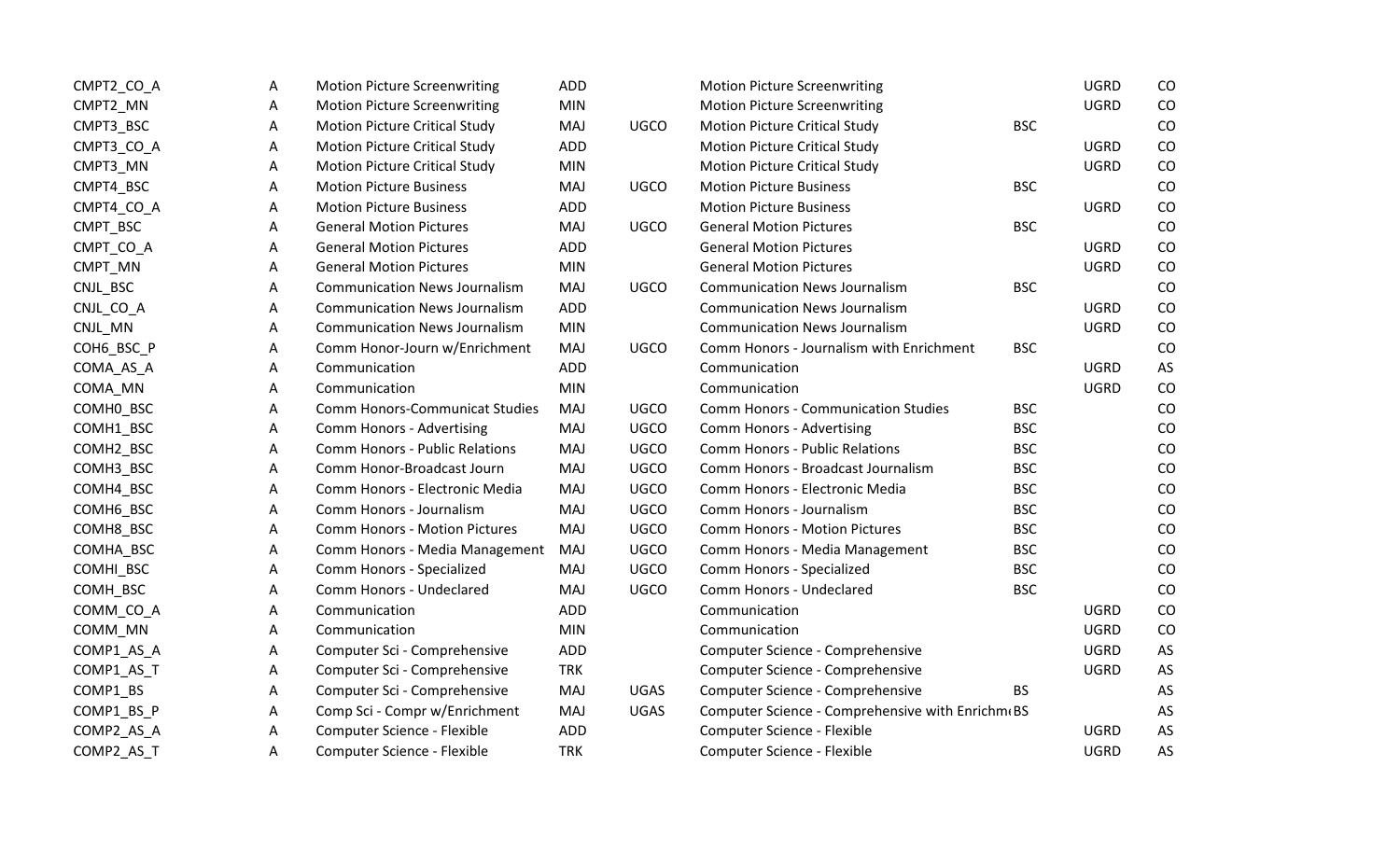| COMP2_BS   | A | Computer Science - Flexible           | MAJ        | <b>UGAS</b> | Computer Science - Flexible                       | <b>BS</b>  |             | AS |
|------------|---|---------------------------------------|------------|-------------|---------------------------------------------------|------------|-------------|----|
| COMP3_AS_A | A | Computer Science Comp Science         | ADD        |             | <b>Computer Science - Computational Science</b>   |            | <b>UGRD</b> | AS |
| COMP3_AS_T | A | Computer Science - Scientific         | <b>TRK</b> |             | <b>Computer Science - Scientific Computing</b>    |            | <b>UGRD</b> | AS |
| COMP3_BS   | Α | Comp Sci - Scientific Comp            | MAJ        | <b>UGAS</b> | <b>Computer Science - Scientific Computing</b>    | BS         |             | AS |
| COMP4_AS_A | Α | Computer Sci - Crypt/Security         | ADD        |             | Computer Science - Cryptography / Security        |            | <b>UGRD</b> | AS |
| COMP4_AS_T | A | Computer Sci - Crypt/Security         | <b>TRK</b> |             | Computer Science - Cryptography / Security        |            | <b>UGRD</b> | AS |
| COMP4_BS   | Α | Computer Sci - Crypt/Security         | MAJ        | UGAS        | Computer Science - Cryptography / Security        | BS         |             | AS |
| COMP5_BS   | Α | Computer Science (5-year)             | MAJ        | <b>UGAS</b> | Computer Science (5-year)                         | <b>BS</b>  |             | AS |
| COMP6_AS_A | Α | Comp Sci - Graphics/Games Dsgn        | ADD        |             | Computer Science - Graphics / Games Design        |            | <b>UGRD</b> | AS |
| COMP6_AS_T | Α | Comp Sci - Graphics/Games Dsgn        | <b>TRK</b> |             | Computer Science - Graphics / Games Design        |            | <b>UGRD</b> | AS |
| COMP6_BS   | A | Comp Sci - Graphics/Games Dsgn        | MAJ        | <b>UGAS</b> | Computer Science - Graphics / Games Design        | <b>BS</b>  |             | AS |
| COMPB_AS_A | Α | Computer Science / Mathematics        | ADD        |             | Computer Science / Mathematics                    |            | <b>UGRD</b> | AS |
| COMPB_AS_T | Α | Computer Science / Mathematics        | <b>TRK</b> |             | <b>Computer Science / Mathematics</b>             |            | <b>UGRD</b> | AS |
| COMP_AB    | Α | <b>Computer Science Fundamentals</b>  | MAJ        | <b>UGAS</b> | <b>Computer Science Fundamentals</b>              | AB         |             | AS |
| COMP_AS_A  | A | <b>Computer Science Fundamentals</b>  | ADD        |             | <b>Computer Science Fundamentals</b>              |            | <b>UGRD</b> | AS |
| COMP_BS    | A | <b>Computer Science</b>               | MAJ        | <b>UGAS</b> | <b>Computer Science</b>                           | <b>BS</b>  |             | AS |
| COMP_MN    | Α | <b>Computer Science</b>               | <b>MIN</b> |             | <b>Computer Science</b>                           |            | <b>UGRD</b> | AS |
| COMS1_MN   | A | <b>Communication Studies</b>          | <b>MIN</b> |             | <b>Communication Studies</b>                      |            | <b>UGRD</b> | CO |
| COMS2_BSC  | Α | Comm Stdy: Intercultural Conc         | MAJ        | <b>UGCO</b> | Comm Studies: Intercultural                       | <b>BSC</b> |             | CO |
| COMS2_CO_A | A | Comm Studies: Intercultural           | ADD        |             | Comm Studies: Intercultural                       |            | <b>UGRD</b> | CO |
| COMS3_BSC  | A | Comm Studies: Orgal Conc              | MAJ        | <b>UGCO</b> | Comm Studies: Organizational Communication        | <b>BSC</b> |             | CO |
| COMS3_CO_A | A | Comm Studies: Organization Com        | ADD        |             | <b>Comm Studies: Organizational Communication</b> |            | <b>UGRD</b> | CO |
| COMS4_BSC  | Α | Comm Stdy Public Advocacy Conc        | MAJ        | UGCO        | Comm Sudies: Public Advocacy                      | <b>BSC</b> |             | CO |
| COMS4_CO_A | Α | Comm Studies: Public Advocacy         | ADD        |             | Comm Studies: Public Advocacy                     |            | <b>UGRD</b> | CO |
| COMS_BSC   | A | <b>Communication Studies</b>          | MAJ        | <b>UGCO</b> | <b>Communication Studies</b>                      | <b>BSC</b> |             | CO |
| COMS_CO_A  | A | <b>Communication Studies</b>          | ADD        |             | <b>Communication Studies</b>                      |            | <b>UGRD</b> | CO |
| COMS_MN    | Α | <b>Communication Studies</b>          | <b>MIN</b> |             | <b>Communication Studies</b>                      |            | <b>UGRD</b> | CO |
| CONV_UG    | Α | <b>Conversion Undergrad Studies</b>   | MAJ        |             |                                                   |            | <b>UGRD</b> | CS |
| CO_BSC_UN  | Α | <b>Undeclared Communication</b>       | MAJ        | <b>UGCO</b> | <b>Undeclared Communication</b>                   | <b>BSC</b> |             | CO |
| CPUB1_TRK  | A | <b>Public Relations General</b>       | <b>TRK</b> | <b>UGCO</b> | <b>Public Relations General</b>                   |            |             | CO |
| CPUB1_UG_T | A | <b>Public Relations General</b>       | <b>TRK</b> |             | <b>Public Relations General</b>                   |            | <b>UGRD</b> | CO |
| CPUB2_TRK  | A | <b>Public Relations Practice</b>      | <b>TRK</b> | <b>UGCO</b> | <b>Public Relations Practice</b>                  |            |             | CO |
| CPUB2_UG_T | Α | <b>Public Relations Practice</b>      | <b>TRK</b> |             | <b>Public Relations Practice</b>                  |            | <b>UGRD</b> | CO |
| CPUB BSC   | A | <b>Communication Public Relations</b> | MAJ        | UGCO        | <b>Communication Public Relations</b>             | <b>BSC</b> |             | CO |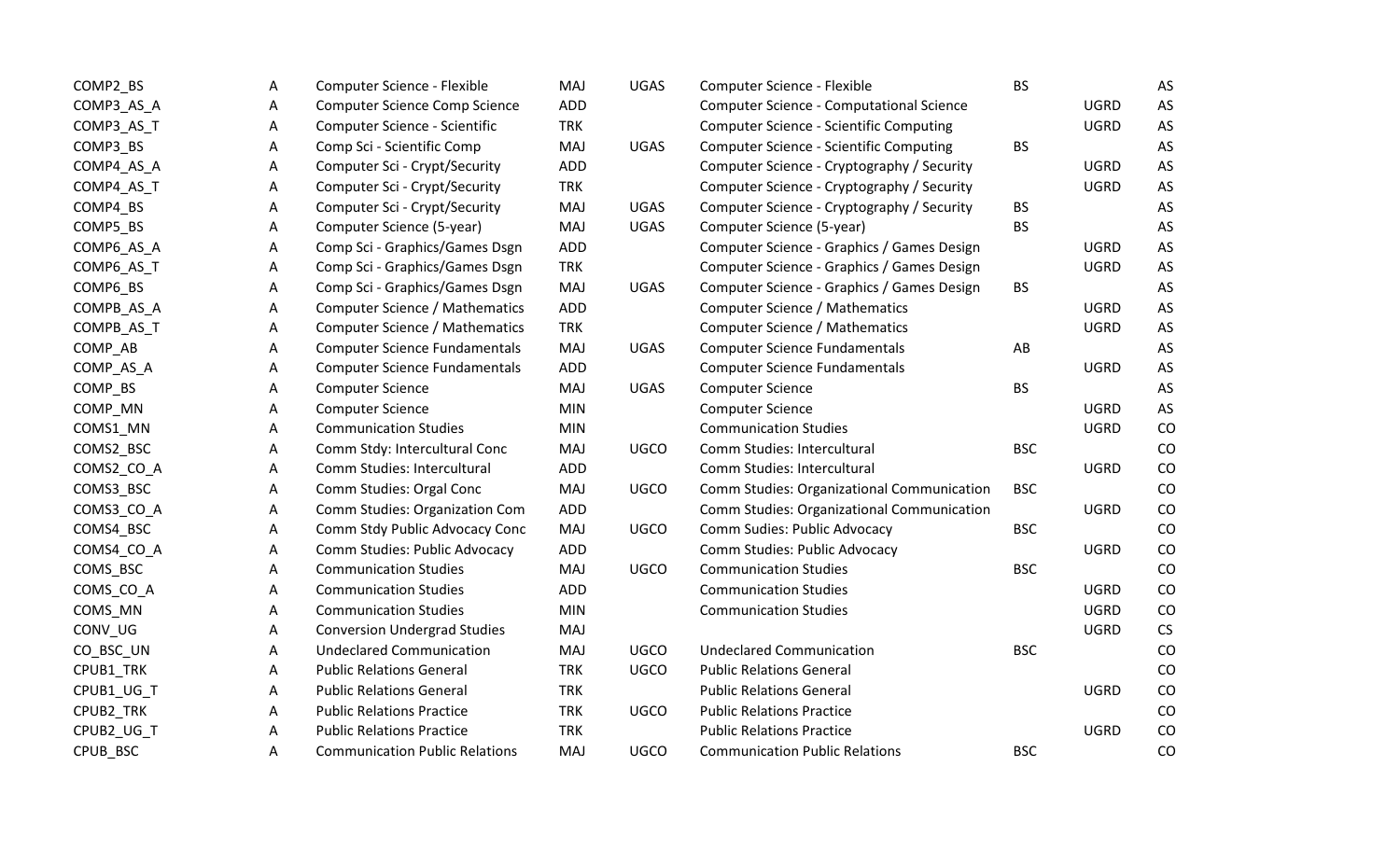| CPUB_CO_A         | Α | <b>Communication Public Relations</b> | <b>ADD</b> |             | <b>Communication Public Relations</b>      |              | <b>UGRD</b> | CO        |
|-------------------|---|---------------------------------------|------------|-------------|--------------------------------------------|--------------|-------------|-----------|
| CPUB_MN           | Α | <b>Communication Public Relations</b> | <b>MIN</b> |             | <b>Communication Public Relations</b>      |              | <b>UGRD</b> | CO        |
| CRIM_AB           | Α | Criminology                           | MAJ        | <b>UGAS</b> | Criminology                                | AB           |             | AS        |
| CRIM_AS_A         | Α | Criminology                           | <b>ADD</b> |             | Criminology                                |              | <b>UGRD</b> | AS        |
| CRIM_MN           | Α | Criminology                           | <b>MIN</b> |             | Criminology                                |              | <b>UGRD</b> | AS        |
| CRP_BU_A          | Α | Corporate                             | <b>ADD</b> |             | Corporate                                  |              | <b>UGRD</b> | <b>BU</b> |
| CSTC_MN           | A | <b>Strategic Communication</b>        | <b>MIN</b> |             | <b>Strategic Communication</b>             |              | <b>UGRD</b> | CO        |
| CVJL1_BSC         | Α | Visual Journ-PhotoJourn Track         | MAJ        | <b>UGCO</b> | Visual Journalism - Photo Journalism Track | <b>BSC</b>   |             | CO        |
| CVJL1_CO_A        | A | Visual Journ-PhotoJourn Track         | <b>ADD</b> |             | Visual Journalism - Photo Journalism Track |              | <b>UGRD</b> | CO        |
| CVJL2_BSC         | Α | Visual Journ Multimedia Track         | MAJ        | <b>UGCO</b> | Visual Journalism - Multimedia Track       | <b>BSC</b>   |             | CO        |
| CVJL3_BSC         | Α | Visual Journ - News Dsgn Track        | MAJ        | <b>UGCO</b> | Visual Journalism - News Design Track      | <b>BSC</b>   |             | CO        |
| CVJL_CO_A         | Α | Visual Journalism                     | <b>ADD</b> |             | Visual Journalism                          |              | <b>UGRD</b> | CO        |
| CVJL_MN           | Α | Visual Journalism                     | <b>MIN</b> |             | Visual Journalism                          |              | <b>UGRD</b> | CO        |
| DANC_MN           | A | Dance                                 | <b>MIN</b> |             | Dance                                      |              | <b>UGRD</b> | MU        |
| DRAM_AS_A         | Α | Drama                                 | <b>ADD</b> |             | Drama                                      |              | <b>UGRD</b> | AS        |
| EANR5_BSEE        | Α | Audio Engineering (5 Yr)              | MAJ        | <b>UGEN</b> |                                            | <b>BSEE</b>  |             | EN        |
| EANR_BSEE         | Α | Audio Engineering                     | MAJ        | <b>UGEN</b> |                                            | <b>BSEE</b>  |             | EN        |
| EANR_EN_A         | Α | <b>Audio Engineering</b>              | <b>ADD</b> | <b>UGEN</b> | Audio Engineering                          |              |             | EN        |
| ECNR5BSCPE        | Α | Computer Engineering (5 Yr)           | MAJ        | <b>UGEN</b> |                                            | <b>BSCPE</b> |             | EN        |
| <b>ECNRSBSCPE</b> | Α | Comp Engr. - Software Option          | MAJ        | <b>UGEN</b> |                                            | <b>BSCPE</b> |             | EN        |
| ECNR_BSCPE        | Α | <b>Computer Engineering</b>           | MAJ        | <b>UGEN</b> |                                            | <b>BSCPE</b> |             | EN        |
| ECNR_EN_A         | Α | <b>Computer Engineering</b>           | ADD        | <b>UGEN</b> | <b>Computer Engineering</b>                |              |             | EN        |
| ECNR_MN           | Α | <b>Computer Engineering</b>           | MIN        |             | <b>Computer Engineering</b>                |              | <b>UGRD</b> | EN        |
| <b>ECNS5BSCPE</b> | Α | Comp Engr.-Software Opt (5 YR)        | MAJ        | <b>UGEN</b> |                                            | <b>BSCPE</b> |             | EN        |
| ECOA_AB           | A | Economics                             | MAJ        | UGAS        | Economics                                  | AB           |             | AS        |
| ECOA_AS_A         | Α | Economics                             | <b>ADD</b> |             | Economics                                  |              | <b>UGRD</b> | AS        |
| ECOA_MN           | Α | Economics                             | <b>MIN</b> |             | Economics                                  |              | <b>UGRD</b> | AS        |
| ECONB_MN          | Α | Economics                             | <b>MIN</b> | <b>UGBU</b> | Economics                                  |              |             | <b>BU</b> |
| ECONS_BU_A        | A | Economics                             | <b>ADD</b> | <b>UGBU</b> | Economics                                  |              |             | <b>BU</b> |
| ECON_BBA          | Α | Economics                             | MAJ        | <b>UGBU</b> | Economics                                  | <b>BBA</b>   |             | <b>BU</b> |
| ECON_BSBA         | Α | Economics                             | MAJ        | <b>UGBU</b> | Economics                                  | <b>BSBA</b>  |             | <b>BU</b> |
| ECON_BU_A         | Α | Economics                             | ADD        | <b>UGBU</b> | Economics                                  |              |             | <b>BU</b> |
| ECON_MN           | Α | Economics                             | <b>MIN</b> |             | Economics                                  |              | <b>UGRD</b> | <b>BU</b> |
| <b>ECSBSCPE P</b> | A | Comp Engr.-Software Enrichment        | MAJ        | <b>UGEN</b> |                                            | <b>BSCPE</b> |             | EN        |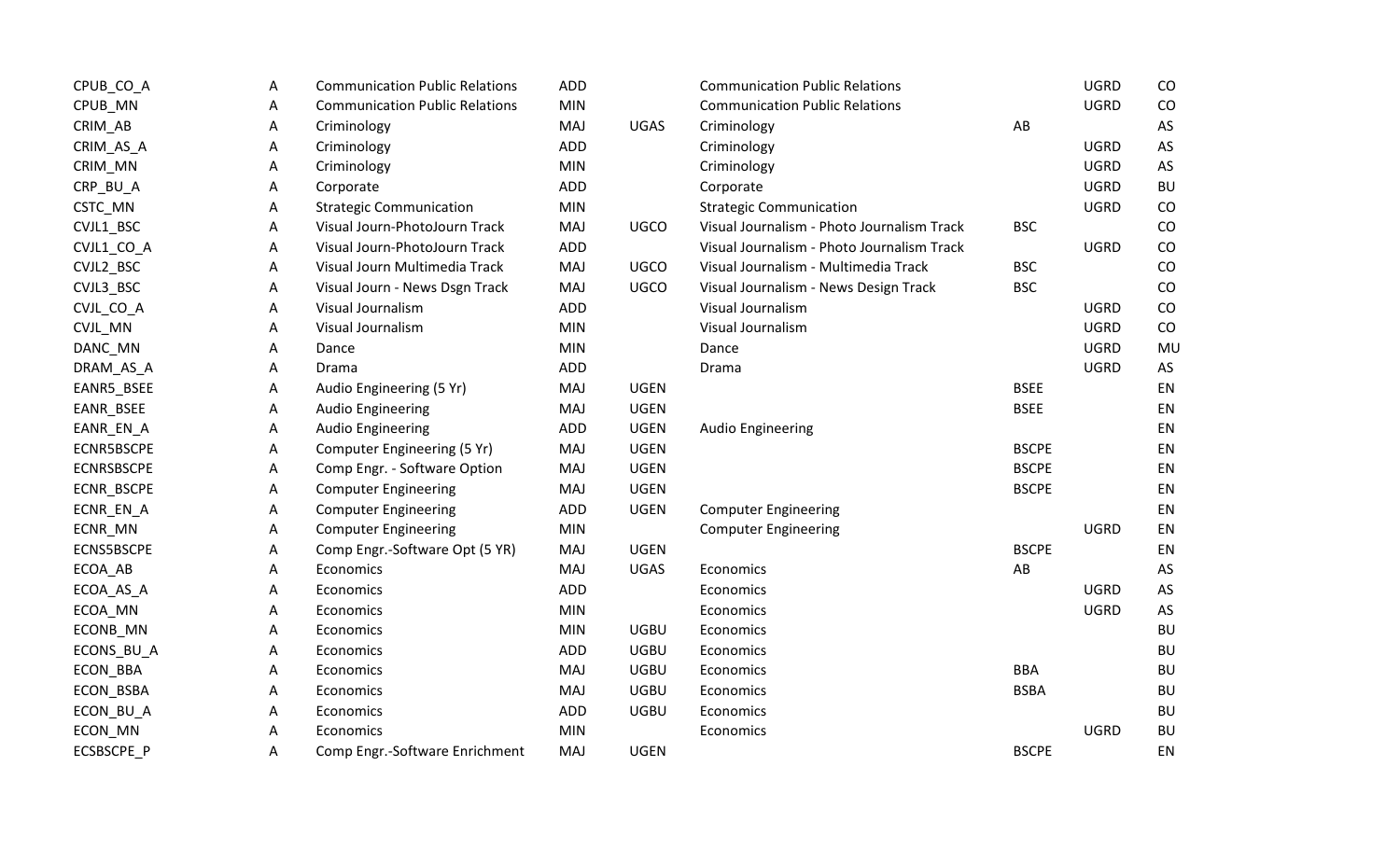| ECSB_TRK   | Α | <b>Conservation Biology</b>          | <b>TRK</b> | UGAS        | <b>ECS Conservation Biology</b>          |             |             | AS        |
|------------|---|--------------------------------------|------------|-------------|------------------------------------------|-------------|-------------|-----------|
| ECSC_TRK   | A | <b>Environmental Chemistry</b>       | <b>TRK</b> | <b>UGAS</b> | <b>ECS Environmental Chemistry</b>       |             |             | AS        |
| ECSG_TRK   | А | <b>ECS Geology</b>                   | <b>TRK</b> | UGAS        | <b>ECS Geology</b>                       |             |             | AS        |
| ECSH_TRK   | Α | <b>Environmental Health</b>          | <b>TRK</b> | <b>UGAS</b> | <b>ECS Environmental Health</b>          |             |             | AS        |
| ECSM_TRK   | Α | <b>ECS Mathematics</b>               | <b>TRK</b> | <b>UGAS</b> | <b>ECS Mathematics</b>                   |             |             | AS        |
| ECSP_TRK   | Α | <b>Climate Science and Policy</b>    | <b>TRK</b> | UGAS        | <b>ECS Climate Science and Policy</b>    |             |             | AS        |
| EDUC_AS_A  | Α | Education                            | <b>ADD</b> |             | Education                                |             | <b>UGRD</b> | AS        |
| EDUC_BSED  | А | Education                            | <b>MAJ</b> | <b>UGED</b> | Education                                | <b>BSED</b> |             | ED        |
| EDUC_MN    | Α | Education                            | <b>MIN</b> |             | Education                                |             | <b>UGRD</b> | <b>ED</b> |
| ED_BSED_UN | Α | <b>Undeclared Education</b>          | MAJ        | <b>UGED</b> | <b>Undeclared Education</b>              | <b>BSED</b> |             | <b>ED</b> |
| EENR5_BSEE | Α | Electrical Engineering (5 Yr)        | MAJ        | <b>UGEN</b> |                                          | <b>BSEE</b> |             | EN        |
| EENR_BSEE  | A | <b>Electrical Engineering</b>        | MAJ        | <b>UGEN</b> |                                          | <b>BSEE</b> |             | EN        |
| EENR_EN_A  | Α | <b>Electrical Engineering</b>        | <b>ADD</b> | <b>UGEN</b> | <b>Electrical Engineering</b>            |             |             | EN        |
| EENR_MN    | А | <b>Electrical Engineering</b>        | <b>MIN</b> |             | <b>Electrical Engineering</b>            |             | <b>UGRD</b> | EN        |
| ELEDS_BSED | Α | <b>Elementary Ed Special Ed</b>      | <b>MAJ</b> | UGED        | Elementary Education / Special Education | <b>BSED</b> |             | <b>ED</b> |
| ELED_BSED  | А | <b>Elementary Education</b>          | <b>MAJ</b> | UGED        | <b>Elementary Education</b>              | <b>BSED</b> |             | ED        |
| ELED_MN    | Α | <b>Elementary Education</b>          | <b>MIN</b> |             | <b>Elementary Education</b>              |             | <b>UGRD</b> | ED        |
| ENGL1_AB   | А | <b>English - Creative Writing</b>    | <b>MAJ</b> | UGAS        | <b>English - Creative Writing</b>        | AB          |             | AS        |
| ENGL1_AS_A | Α | <b>English - Creative Writing</b>    | ADD        |             | <b>English - Creative Writing</b>        |             | <b>UGRD</b> | AS        |
| ENGL1_AS_T | Α | <b>English - Creative Writing</b>    | <b>TRK</b> |             | <b>English - Creative Writing</b>        |             | <b>UGRD</b> | AS        |
| ENGL1_MN   | Α | <b>English - Creative Writing</b>    | <b>MIN</b> |             | <b>English - Creative Writing</b>        |             | <b>UGRD</b> | AS        |
| ENGL2_AB   | Α | English - Womens Literature          | MAJ        | <b>UGAS</b> | English - Women's Literature             | AB          |             | AS        |
| ENGL2_AS_A | Α | English - Womens Literature          | ADD        |             | English - Womens Literature              |             | <b>UGRD</b> | AS        |
| ENGL2_AS_T | Α | English - Womens Literature          | <b>TRK</b> |             | English - Women's Literature             |             | <b>UGRD</b> | AS        |
| ENGL3_AB   | A | Eng - British Literary History       | <b>MAJ</b> | <b>UGAS</b> | English - British Literary History       | AB          |             | AS        |
| ENGL3_AS_A | Α | Eng - British Literary History       | ADD        |             | English - British Literary History       |             | <b>UGRD</b> | AS        |
| ENGL3_AS_T | A | English - British Literary His       | <b>TRK</b> |             | English - British Literary History       |             | <b>UGRD</b> | AS        |
| ENGL_AB    | А | English                              | MAJ        | <b>UGAS</b> | English                                  | AB          |             | AS        |
| ENGL_AS_A  | A | English                              | <b>ADD</b> |             | English                                  |             | <b>UGRD</b> | AS        |
| ENGL_MN    | Α | English                              | <b>MIN</b> |             | English                                  |             | <b>UGRD</b> | AS        |
| ENTRS_BU_A | A | Entrepreneurship                     | ADD        | <b>UGBU</b> | Entrepreneurship                         |             |             | <b>BU</b> |
| ENTRT_MN   | Α | <b>Entrepreneurship for Business</b> | <b>MIN</b> | <b>UGBU</b> | Entrepreneurship                         |             |             | <b>BU</b> |
| ENTR_BBA   | А | Entrepreneurship                     | <b>MAJ</b> | <b>UGBU</b> | Entrepreneurship                         | <b>BBA</b>  |             | BU        |
| ENTR_BSBA  | Α | Entrepreneurship                     | MAJ        | <b>UGBU</b> | Entrepreneurship                         | <b>BSBA</b> |             | <b>BU</b> |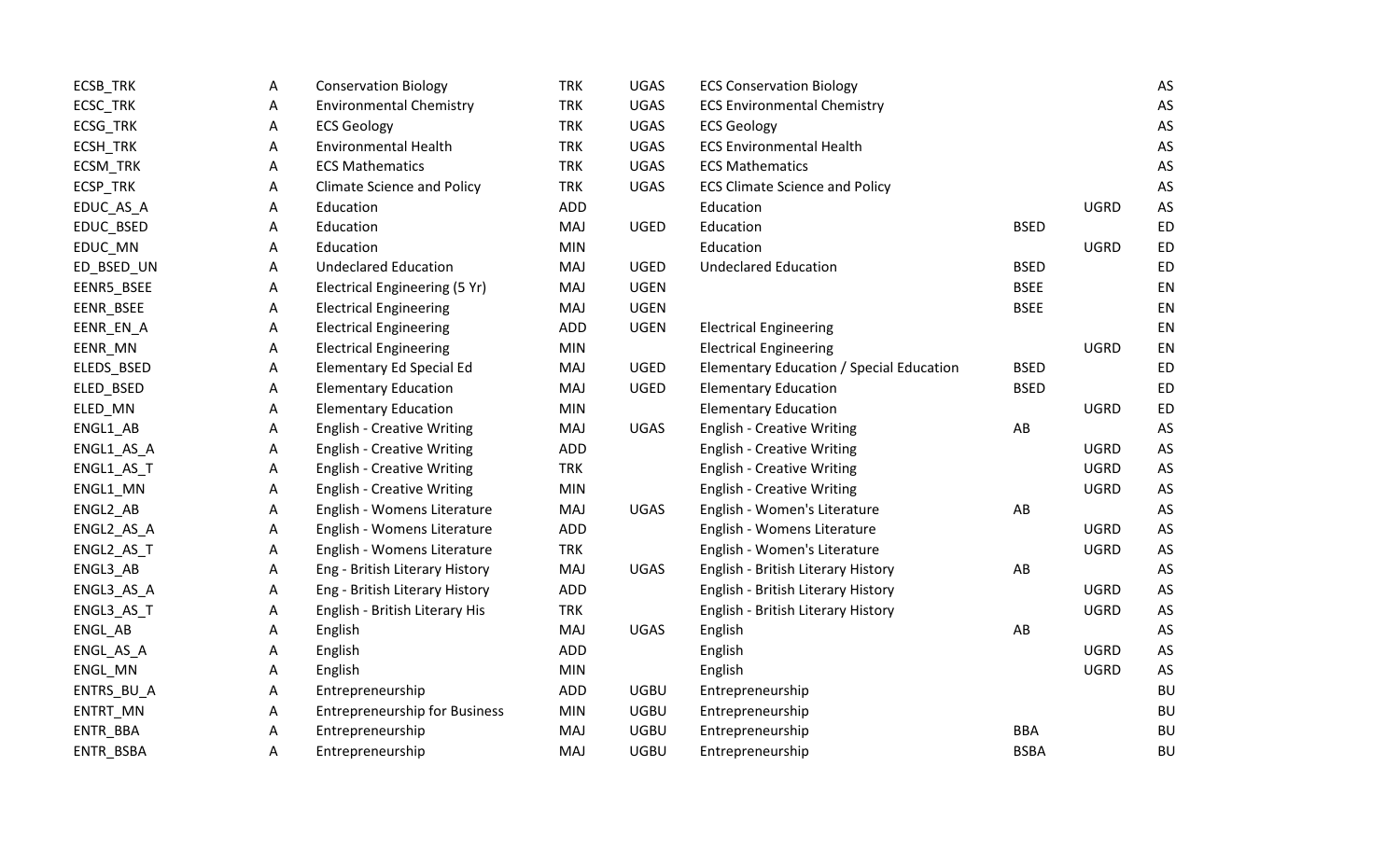| ENTR_BU_A  | A | Entrepreneurship                     | ADD        | <b>UGBU</b> | Entrepreneurship                             |              |             | <b>BU</b> |
|------------|---|--------------------------------------|------------|-------------|----------------------------------------------|--------------|-------------|-----------|
| ENTR_MN    | A | Entrepreneurship                     | <b>MIN</b> |             | Entrepreneurship                             |              | <b>UGRD</b> | <b>BU</b> |
| ENT_BSBA_P | Α | Entrepreneurship w Enrichment        | MAJ        | <b>UGBU</b> | Entrepreneurship with Enrichment             | <b>BSBA</b>  |             | <b>BU</b> |
| ENVR5BSENE | A | Environmental Engr. (5 Yr)           | MAJ        | <b>UGEN</b> |                                              | <b>BSENE</b> |             | EN        |
| ENVR_BSENE | Α | <b>Environmental Engineering</b>     | MAJ        | <b>UGEN</b> |                                              | <b>BSENE</b> |             | EN        |
| ENVR_EN_A  | Α | <b>Environmental Engineering</b>     | ADD        | <b>UGEN</b> | <b>Environmental Engineering</b>             |              |             | EN        |
| ENVR_MN    | A | <b>Environmental Engineering</b>     | <b>MIN</b> |             | <b>Environmental Engineering</b>             |              | <b>UGRD</b> | EN        |
| $EN_UN$    | A | <b>Undeclared Engineering</b>        | MAJ        | <b>UGEN</b> | <b>Undeclared Engineering</b>                |              |             | EN        |
| ESCI_BSES  | Α | <b>Engineering Science</b>           | MAJ        | <b>UGEN</b> |                                              | <b>BSES</b>  |             | EN        |
| ESCI_EN_A  | A | <b>Engineering Science</b>           | ADD        | <b>UGEN</b> | <b>Engineering Science</b>                   |              |             | EN        |
| ESCI_MN    | Α | <b>Engineering Science</b>           | <b>MIN</b> |             | <b>Engineering Science</b>                   |              | <b>UGRD</b> | EN        |
| ESED_ED_A  | A | <b>Exceptional Student Education</b> | ADD        |             | <b>Exceptional Student Education</b>         |              | <b>UGRD</b> | ED        |
| ESYSS_AS_A | A | Ecosystem Science Additional         | ADD        |             | <b>Ecosystem Science and Policy</b>          |              | <b>UGRD</b> | AS        |
| ESYS_AB    | Α | <b>Ecosystem Science and Policy</b>  | MAJ        | <b>UGAS</b> | <b>Ecosystem Science and Policy</b>          | AB           |             | AS        |
| ESYS_AS_A  | Α | <b>Ecosystem Science and Policy</b>  | ADD        |             | <b>Ecosystem Science and Policy</b>          |              | <b>UGRD</b> | AS        |
| ESYS_BS    | Α | <b>Ecosystem Science and Policy</b>  | MAJ        | <b>UGAS</b> | <b>Ecosystem Science and Policy</b>          | <b>BS</b>    |             | AS        |
| ESYS_BS_P  | Α | Ecosystem Sc/Policy Enrichment       | MAJ        | UGAS        | Ecosystem Science and Policy with Enrichment | <b>BS</b>    |             | AS        |
| ESYS_MN    | A | <b>Ecosystem Science and Policy</b>  | <b>MIN</b> |             | <b>Ecosystem Science and Policy</b>          |              | <b>UGRD</b> | AS        |
| ES_AR      | A | Early Start - Architecture           | MAJ        | UGAR        | Early Start - Architecture                   |              |             | AR        |
| ES_AS      | A | Early Start - Arts & Sciences        | MAJ        | <b>UGAS</b> | Early Start - Arts & Sciences                |              |             | AS        |
| ES_BU      | A | Early Start - Business               | MAJ        | <b>UGBU</b> | Early Start - Business                       |              |             | <b>BU</b> |
| ES_CO      | A | Early Start - Communication          | MAJ        | <b>UGCO</b> | Early Start - Communication                  |              |             | CO        |
| ES_ED      | Α | Early Start - Education              | MAJ        | <b>UGED</b> | Early Start - Education                      |              |             | ED        |
| ES_EN      | Α | Early Start - Engineering            | MAJ        | <b>UGEN</b> | Early Start - Engineering                    |              |             | EN        |
| ES_MS      | A | Early Start - Marine Science         | MAJ        | <b>UGMS</b> | Early Start - Marine Science                 |              |             | <b>MS</b> |
| ES_MU      | A | Early Start - Music                  | MAJ        | <b>UGMU</b> | Early Start - Music                          |              |             | MU        |
| ES_NU      | Α | Early Start - Nursing                | MAJ        | <b>UGNU</b> | <b>Early Start - Nursing</b>                 |              |             | <b>NU</b> |
| EXPH_AS_A  | Α | <b>Exercise Physiology</b>           | ADD        |             | <b>Exercise Physiology</b>                   |              | <b>UGRD</b> | AS        |
| EXPH_BSED  | Α | <b>Exercise Physiology</b>           | MAJ        | UGED        | <b>Exercise Physiology</b>                   | <b>BSED</b>  |             | ED        |
| EXPH_ED_A  | A | <b>Exercise Physiology</b>           | ADD        |             | <b>Exercise Physiology</b>                   |              | <b>UGRD</b> | ED        |
| EXPH_MN    | A | <b>Exercise Physiology</b>           | <b>MIN</b> |             | <b>Exercise Physiology</b>                   |              | <b>UGRD</b> | ED        |
| EXPS_BSEXP | A | <b>Exercise Physiology</b>           | MAJ        | UGED        |                                              | <b>BSEXP</b> |             | ED        |
| FINLS_BU_A | Α | Finance                              | ADD        | <b>UGBU</b> | Finance                                      |              |             | <b>BU</b> |
| FINL_BBA   | Α | Finance                              | MAJ        | <b>UGBU</b> | Finance                                      | <b>BBA</b>   |             | <b>BU</b> |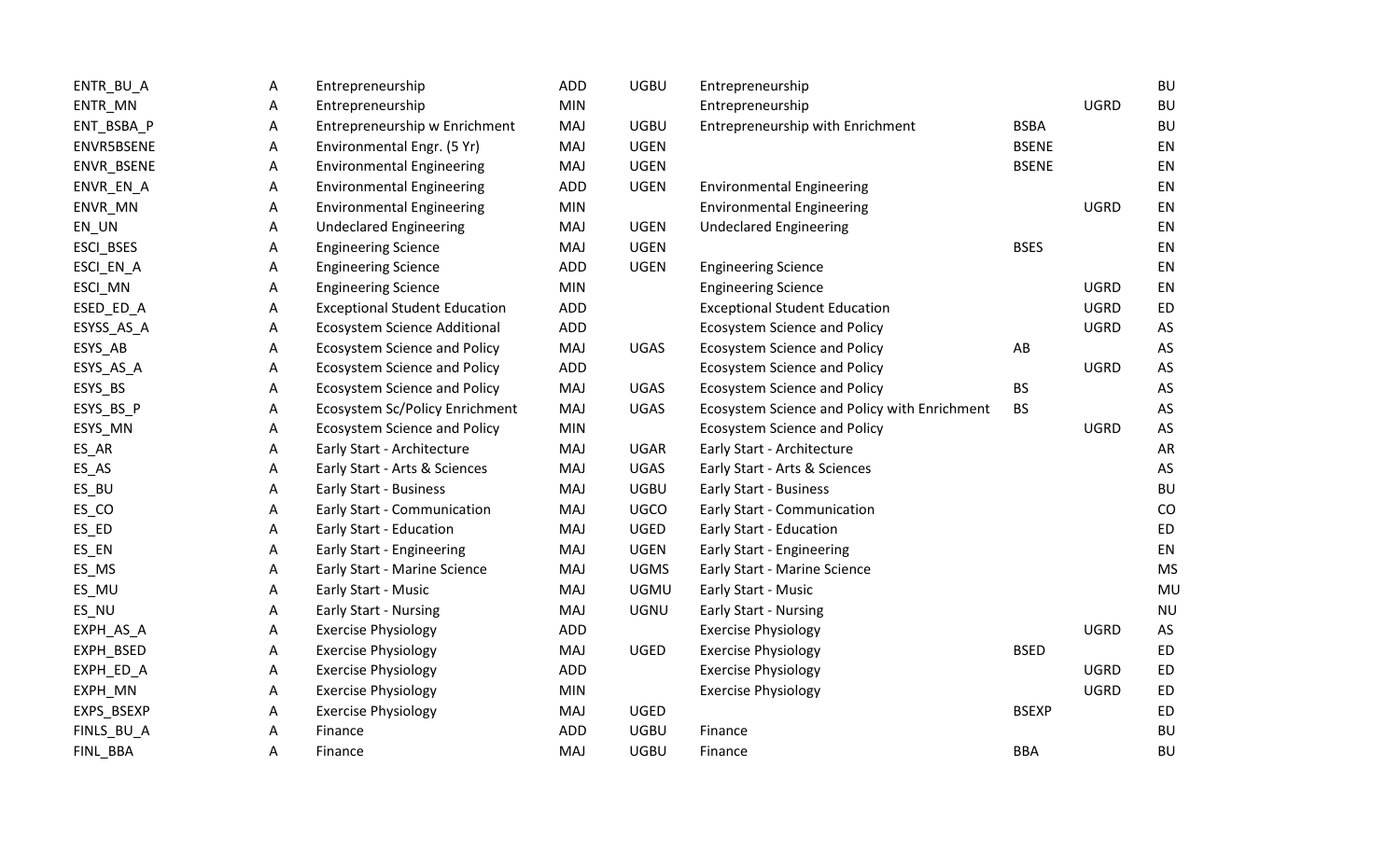| FINL_BBA_E | A | Finance with Enrichment              | <b>MAJ</b> | <b>UGBU</b> | Finance with Enrichment                  | <b>BBA</b>  |             | <b>BU</b> |
|------------|---|--------------------------------------|------------|-------------|------------------------------------------|-------------|-------------|-----------|
| FINL_BSBA  | A | Finance                              | MAJ        | <b>UGBU</b> | Finance                                  | <b>BSBA</b> |             | <b>BU</b> |
| FINL_BU_A  | Α | Finance                              | ADD        | <b>UGBU</b> | Finance                                  |             |             | <b>BU</b> |
| FINL_MN    | Α | Finance                              | <b>MIN</b> |             | Finance                                  |             | <b>UGRD</b> | <b>BU</b> |
| FLAS_AB    | A | Fellows in Latin American Stdy       | <b>MAJ</b> | UGAS        | Fellows in Latin American Studies        | AB          |             | AS        |
| FREN_AB    | Α | French                               | MAJ        | <b>UGAS</b> | French                                   | AB          |             | AS        |
| FREN_AS_A  | A | French                               | ADD        |             | French                                   |             | <b>UGRD</b> | AS        |
| FREN_MN    | A | French                               | <b>MIN</b> |             | French                                   |             | <b>UGRD</b> | AS        |
| FRLN_AS_A  | A | Foreign Languages                    | ADD        |             | Foreign Languages                        |             | <b>UGRD</b> | AS        |
| GAME_MN    | A | Game Design                          | <b>MIN</b> |             | Game Design                              |             | <b>UGRD</b> | CO        |
| GBST_BU_A  | Α | <b>Global Business Studies</b>       | ADD        | <b>UGBU</b> | <b>Global Business Studies</b>           |             |             | <b>BU</b> |
| GEOG_AB    | Α | Geography                            | MAJ        | <b>UGAS</b> | Geography                                | AB          |             | AS        |
| GEOG_AS_A  | Α | Geography                            | ADD        |             | Geography                                |             | <b>UGRD</b> | AS        |
| GEOG_BS    | A | Geography                            | MAJ        | <b>UGAS</b> | Geography                                | <b>BS</b>   |             | AS        |
| GEOG_MN    | A | Geography                            | <b>MIN</b> |             | Geography                                |             | <b>UGRD</b> | AS        |
| GEOL_AS_A  | A | Geology                              | ADD        |             | Geology                                  |             | <b>UGRD</b> | AS        |
| GEOS_CAS   | Α | <b>Geospatial Technology Cert</b>    | <b>CER</b> | <b>UGAS</b> | <b>Geospatial Technology Certificate</b> | CAS         |             | AS        |
| GEOS_MN    | A | <b>Geospatial Technology</b>         | <b>MIN</b> |             | <b>Geospatial Technology</b>             |             | <b>UGRD</b> | AS        |
| GERM_AB    | A | German                               | MAJ        | <b>UGAS</b> | German                                   | AB          |             | AS        |
| GERM_AS_A  | A | German                               | ADD        |             | German                                   |             | <b>UGRD</b> | AS        |
| GERM_MN    | Α | German                               | <b>MIN</b> |             | German                                   |             | <b>UGRD</b> | AS        |
| GSCIA_AS_A | A | <b>Geological Sciences - Arts</b>    | ADD        |             | <b>Geological Sciences</b>               |             | <b>UGRD</b> | AS        |
| GSCI_AB    | Α | <b>Geological Sciences</b>           | MAJ        | <b>UGMS</b> | <b>Geological Sciences</b>               | AB          |             | <b>MS</b> |
| GSCI_AS_A  | Α | <b>Geological Sciences - Science</b> | ADD        |             | <b>Geological Sciences</b>               |             | <b>UGRD</b> | AS        |
| GSCI_BS    | Α | <b>Geological Sciences</b>           | MAJ        | <b>UGMS</b> | <b>Geological Sciences</b>               | <b>BS</b>   |             | <b>MS</b> |
| GSCI_MN    | Α | <b>Geological Sciences</b>           | <b>MIN</b> |             | <b>Geological Sciences</b>               |             | <b>UGRD</b> | AS        |
| GSST_AB    | Α | <b>Gender and Sexuality Studies</b>  | MAJ        | <b>UGAS</b> | <b>Gender and Sexuality Studies</b>      | AB          |             | AS        |
| GSST_AS_A  | Α | <b>Gender and Sexuality Studies</b>  | ADD        |             | <b>Gender and Sexuality Studies</b>      |             | <b>UGRD</b> | AS        |
| GSST_MN    | Α | <b>Gender and Sexuality Studies</b>  | <b>MIN</b> |             | <b>Gender and Sexuality Studies</b>      |             | <b>UGRD</b> | AS        |
| HIST_AB    | A | History                              | MAJ        | <b>UGAS</b> | History                                  | AB          |             | AS        |
| HIST_AS_A  | A | History                              | ADD        |             | History                                  |             | <b>UGRD</b> | AS        |
| HIST_MN    | A | History                              | <b>MIN</b> |             | History                                  |             | <b>UGRD</b> | AS        |
| HMED_AS_A  | Α | Honors Prgm Medical Education        | <b>ADD</b> |             | Honors Program in Medical Education      |             | <b>UGRD</b> | AS        |
| HONI_AS_A  | Α | Honors Prgm In Intl Stdy             | ADD        |             | Honors Program in International Studies  |             | <b>UGRD</b> | AS        |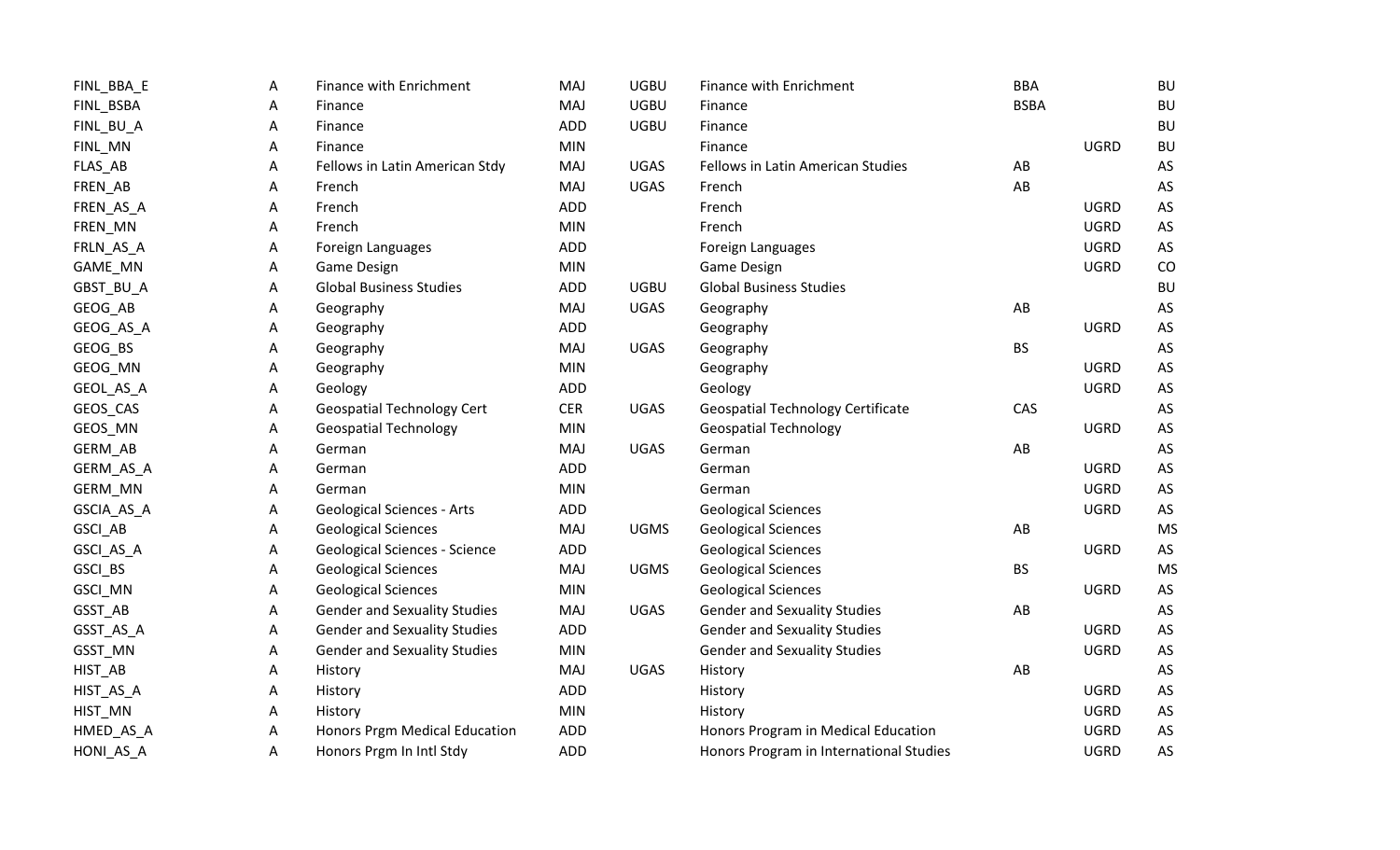| HRMGS_BU_A     | А | Human Resources Management            | <b>ADD</b> | <b>UGBU</b> | Human Resources Management                                    |             |             | <b>BU</b>            |
|----------------|---|---------------------------------------|------------|-------------|---------------------------------------------------------------|-------------|-------------|----------------------|
| HRMG_BBA       | Α | Human Resource Management             | MAJ        | <b>UGBU</b> | Human Resource Management                                     | <b>BBA</b>  |             | <b>BU</b>            |
| HRMG_BSBA      | Α | Human Resource Management             | MAJ        | <b>UGBU</b> | Human Resource Management                                     | <b>BSBA</b> |             | <b>BU</b>            |
| HRMG_BU_A      | Α | Human Resource Management             | <b>ADD</b> | <b>UGBU</b> | Human Resource Management                                     |             |             | <b>BU</b>            |
| HSCI_AS_A      | Α | <b>Health Sciences</b>                | <b>ADD</b> |             | <b>Health Sciences</b>                                        |             | <b>UGRD</b> | AS                   |
| HSDC_BSED      | Α | Human&Soc Dvlpmnt: Commnty Dev        | MAJ        | UGED        | Human and Social Development: Community DeveBSED              |             |             | <b>ED</b>            |
| HSDC_ED_A      | Α | Human&Soc Dvlpmnt: Commnty Dev        | ADD        |             | Human and Social Development: Community Development           |             | UGRD        | <b>ED</b>            |
| HSDI_BSED      | Α | Human&Soc Dvlpmnt: Ind&Rel Dev        | MAJ        | UGED        | Human and Social Development: Individual & Rel IBSED          |             |             | ED                   |
| HSDI_ED_A      | Α | Human&Soc Dvlpmnt: Ind&Rel Dev        | <b>ADD</b> |             | Human and Social Development: Individual & Rel Developme UGRD |             |             | ED                   |
| HSDI_MN        | Α | Human & Social Developmnt: Ind        | <b>MIN</b> |             | Human and Social Development: Individual & Rel Developme UGRD |             |             | ED                   |
| HSDM_MN        | Α | Human and Social Development          | <b>MIN</b> |             | Human and Social Development                                  |             | <b>UGRD</b> | ED                   |
| HSDS_BSED      | Α | Human & Social Dvlpmnt Stdy           | MAJ        | <b>UGED</b> | Human and Social Development Studies                          | <b>BSED</b> |             | <b>ED</b>            |
| HSDS_ED_A      | Α | Human & Social Devlpmnt Studies       | <b>ADD</b> |             | Human and Social Development Studies                          |             | <b>UGRD</b> | ED                   |
| HSD_BSED_E     | Α | Hum&SocDev:Ind&RelDev w/Enrich        | MAJ        | UGED        | Human and Social Development: Individual & Rel IBSED          |             |             | ED                   |
| HSME_MN        | Α | Hispanic Media                        | <b>MIN</b> |             | Hispanic Media Minor                                          |             | <b>UGRD</b> | CO                   |
| HSMP_BBA       | Α | Hith Sector Mgt & Policy              | <b>MAJ</b> | <b>UGBU</b> | Health Sector Management & Policy                             | <b>BBA</b>  |             | <b>BU</b>            |
| HSMP_BSBA      | A | Hith Sector Mgt & Policy              | <b>MAJ</b> | <b>UGBU</b> | Health Sector Management & Policy                             | <b>BSBA</b> |             | <b>BU</b>            |
| HSMP_BU_A      | Α | Hith Sector Mgt & Policy              | <b>ADD</b> | <b>UGBU</b> | Health Sector Management & Policy                             |             |             | <b>BU</b>            |
| HSMP_MN        | А | Hith Sector Mgt & Policy              | <b>MIN</b> |             | Health Sector Management & Policy                             |             | <b>UGRD</b> | <b>BU</b>            |
| IBUSB_MN       | Α | <b>International Business</b>         | <b>MIN</b> | <b>UGBU</b> | <b>International Business</b>                                 |             |             | <b>BU</b>            |
| IENR5_BSIE     | Α | Industrial Engineering (5 Yr)         | MAJ        | <b>UGEN</b> |                                                               | <b>BSIE</b> |             | EN                   |
| IENR_BSIE      | Α | <b>Industrial Engineering</b>         | MAJ        | <b>UGEN</b> |                                                               | <b>BSIE</b> |             | EN                   |
| IENR_EN_A      | Α | <b>Industrial Engineering</b>         | <b>ADD</b> | <b>UGEN</b> | <b>Industrial Engineering</b>                                 |             |             | EN                   |
| IENR_MN        | Α | <b>Industrial Engineering</b>         | <b>MIN</b> |             | <b>Industrial Engineering</b>                                 |             | <b>UGRD</b> | EN                   |
| IEN_BSIE_E     | Α | Industr Engineering Enrichment        | MAJ        | <b>UGEN</b> |                                                               | <b>BSIE</b> |             | EN                   |
| IEP_CS_A       | А | Intensive English                     | <b>ADD</b> |             | Intensive English                                             |             | <b>UGRD</b> | $\mathsf{CS}\xspace$ |
| IFMKS_BU_A     | Α | International Finance & Market        | ADD        | <b>UGBU</b> | International Finance & Marketing                             |             |             | <b>BU</b>            |
| IFMK_BBA       | A | Intl Finance & Marketing              | MAJ        | <b>UGBU</b> | International Finance & Marketing                             | <b>BBA</b>  |             | <b>BU</b>            |
| IFMK_BBA_P     | Α | Intl Finance&Mkt w/Enrichment         | <b>MAJ</b> | <b>UGBU</b> | International Finance & Marketing with Enrichmer BBA          |             |             | <b>BU</b>            |
| IFMK_BSBA      | A | Intl Finance & Marketing              | MAJ        | <b>UGBU</b> | International Finance & Marketing                             | <b>BSBA</b> |             | <b>BU</b>            |
| IFMK_BU_A      | Α | Intl Finance & Marketing              | <b>ADD</b> | <b>UGBU</b> | International Finance & Marketing                             |             |             | <b>BU</b>            |
| IGBU_BBA       | Α | <b>Individualized Generl Business</b> | MAJ        | <b>UGBU</b> | <b>Individualized General Business</b>                        | <b>BBA</b>  |             | <b>BU</b>            |
| IGBU_BSBA      | Α | <b>Individualized Generl Business</b> | MAJ        | <b>UGBU</b> | <b>Individualized General Business</b>                        | <b>BSBA</b> |             | <b>BU</b>            |
| <b>INDM AB</b> | Α | Independent Major                     | MAJ        | <b>UGAS</b> | Independent Major                                             | AB          |             | AS                   |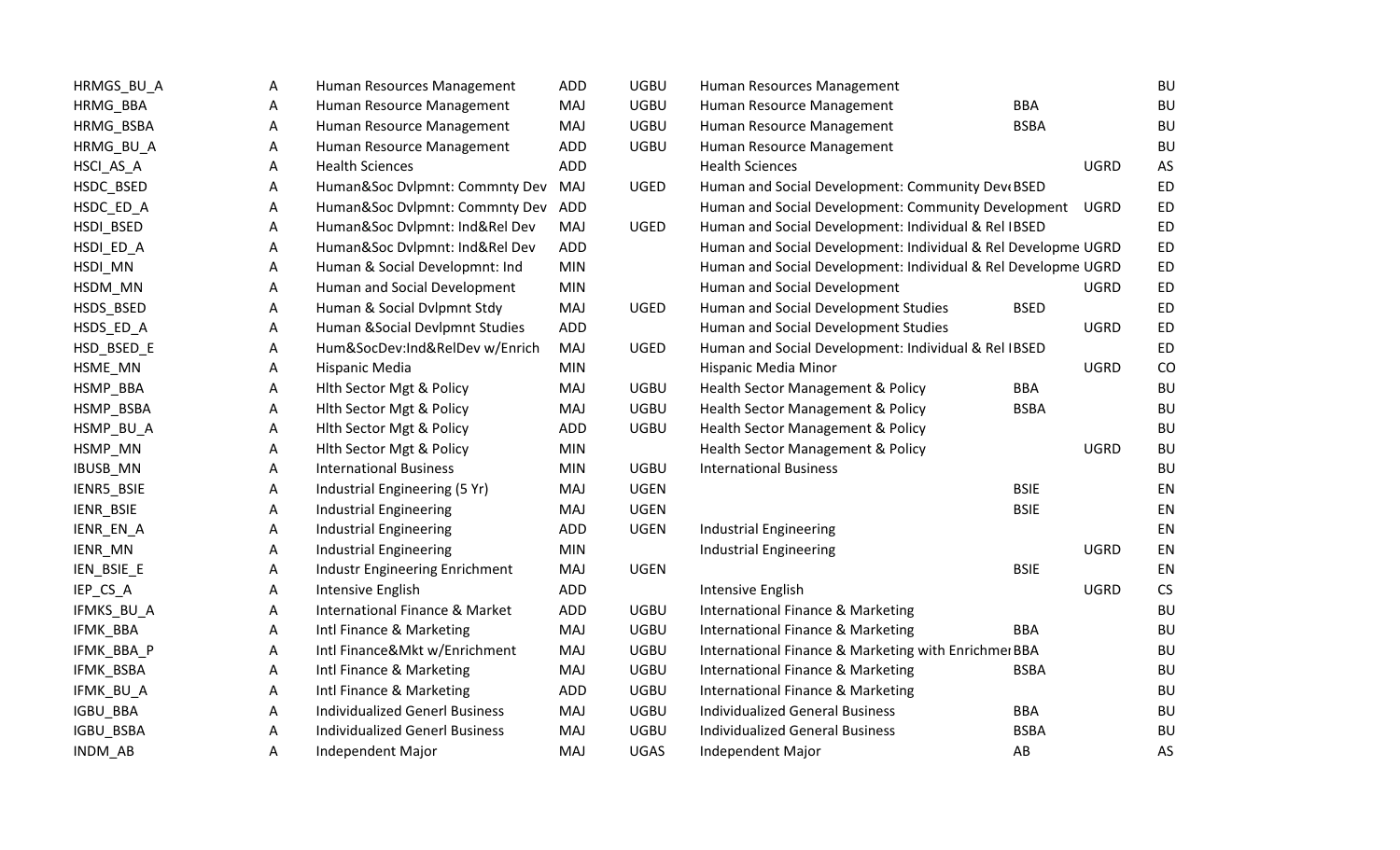| INDM_AS_A            | Α | Independent Major                     | ADD        |             | Independent Major                                   |             | <b>UGRD</b> | AS        |
|----------------------|---|---------------------------------------|------------|-------------|-----------------------------------------------------|-------------|-------------|-----------|
| INDM_BS              | Α | Independent Major                     | MAJ        | <b>UGAS</b> | Independent Major                                   | <b>BS</b>   |             | AS        |
| INDM_MN              | Α | Independent                           | <b>MIN</b> |             | Independent                                         |             | <b>UGRD</b> | AS        |
| INTL_AB              | A | <b>International Studies</b>          | MAJ        | <b>UGAS</b> | <b>International Studies</b>                        | AB          |             | AS        |
| INTL_AS_A            | Α | <b>International Studies</b>          | ADD        |             | <b>International Studies</b>                        |             | <b>UGRD</b> | AS        |
| INTL_MN              | Α | <b>International Studies</b>          | <b>MIN</b> |             | <b>International Studies</b>                        |             | <b>UGRD</b> | AS        |
| ITAL_MN              | A | Italian                               | <b>MIN</b> |             | Italian                                             |             | <b>UGRD</b> | AS        |
| ITNR_EN_A            | Α | <b>Information Technology</b>         | ADD        | <b>UGEN</b> | <b>Information Technology</b>                       |             |             | EN        |
| JUDC_AB              | Α | Judaic Studies                        | MAJ        | <b>UGAS</b> | Judaic Studies                                      | AB          |             | AS        |
| JUDC_AS_A            | А | Judaic Studies                        | ADD        |             | Judaic Studies                                      |             | <b>UGRD</b> | AS        |
| JUDC_MN              | Α | Judaic Studies                        | <b>MIN</b> |             | Judaic Studies                                      |             | <b>UGRD</b> | AS        |
| LATI_AB              | A | <b>Latin American Studies</b>         | MAJ        | <b>UGAS</b> | Latin American Studies                              | AB          |             | AS        |
| LATI_AS_A            | Α | Latin American Studies                | ADD        |             | Latin American Studies                              |             | <b>UGRD</b> | AS        |
| LATI_MN              | Α | Latin American Studies                | <b>MIN</b> |             | Latin American Studies                              |             | <b>UGRD</b> | AS        |
| LGBT_AS_MN           | Α | Lesbian/Gay/Bisexual/Transgen         | <b>MIN</b> |             | Lesbian / Gay / Bisexual / Transgender              |             | <b>UGRD</b> | AS        |
| LIBL_AS_A            | Α | <b>Liberal Arts</b>                   | ADD        |             | <b>Liberal Arts</b>                                 |             | <b>UGRD</b> | AS        |
| LIBL_BLA             | A | <b>Liberal Arts</b>                   | MAJ        | <b>UGAS</b> | <b>Liberal Arts</b>                                 | <b>BLA</b>  |             | AS        |
| LSTUS_BU_A           | Α | Legal Studies                         | ADD        | <b>UGBU</b> | Legal Studies                                       |             |             | <b>BU</b> |
| LSTU_BBA             | A | Legal Studies                         | MAJ        | <b>UGBU</b> | Legal Studies                                       | <b>BBA</b>  |             | <b>BU</b> |
| LSTU_BSBA            | Α | <b>Legal Studies</b>                  | MAJ        | <b>UGBU</b> | <b>Legal Studies</b>                                | <b>BSBA</b> |             | BU        |
| LSTU_BU_A            | Α | Legal Studies                         | ADD        | <b>UGBU</b> | Legal Studies                                       |             |             | <b>BU</b> |
| MADE_BM              | Α | Musicianship/ArtistryDev/Entre        | MAJ        | <b>UGMU</b> | Musicianship, Artistry Development, and Entrepre BM |             |             | MU        |
| MAFS_MS_A            | Α | <b>Marine Affairs</b>                 | ADD        |             | <b>Marine Affairs</b>                               |             | <b>UGRD</b> | <b>MS</b> |
| MATH1_AB             | Α | <b>Mathematics - Core</b>             | MAJ        | <b>UGAS</b> | <b>Mathematics - Core</b>                           | AB          |             | AS        |
| MATH1_AS_A           | Α | Mathematics - General                 | ADD        |             | <b>Mathematics - General</b>                        |             | <b>UGRD</b> | AS        |
| MATH1_AS_T           | Α | Mathematics - General                 | <b>TRK</b> |             | <b>Mathematics - General</b>                        |             | <b>UGRD</b> | AS        |
| MATH1_BS             | Α | <b>Mathematics - Core</b>             | MAJ        | <b>UGAS</b> | <b>Mathematics - Core</b>                           | <b>BS</b>   |             | AS        |
| MATH <sub>2_AB</sub> | Α | <b>Mathematics - Applied Analysis</b> | MAJ        | <b>UGAS</b> | <b>Mathematics - Applied Analysis</b>               | AB          |             | AS        |
| MATH2_AS_A           | Α | <b>Mathematics - Applied</b>          | ADD        |             | Mathematics - Applied                               |             | <b>UGRD</b> | AS        |
| MATH2_AS_T           | A | Mathematics - Applied                 | <b>TRK</b> |             | <b>Mathematics - Applied</b>                        |             | <b>UGRD</b> | AS        |
| MATH2_BS             | Α | <b>Mathematics - Applied Analysis</b> | MAJ        | <b>UGAS</b> | <b>Mathematics - Applied Analysis</b>               | <b>BS</b>   |             | AS        |
| MATH3_AB             | Α | Mathematics - Computational           | MAJ        | <b>UGAS</b> | <b>Mathematics - Computational Mathematics</b>      | AB          |             | AS        |
| MATH3_AS_A           | Α | Mathematics - Computational           | ADD        |             | <b>Mathematics - Computational Mathematics</b>      |             | <b>UGRD</b> | AS        |
| MATH3_AS_T           | Α | Mathematics - Computational           | <b>TRK</b> |             | <b>Mathematics - Computational Mathematics</b>      |             | <b>UGRD</b> | AS        |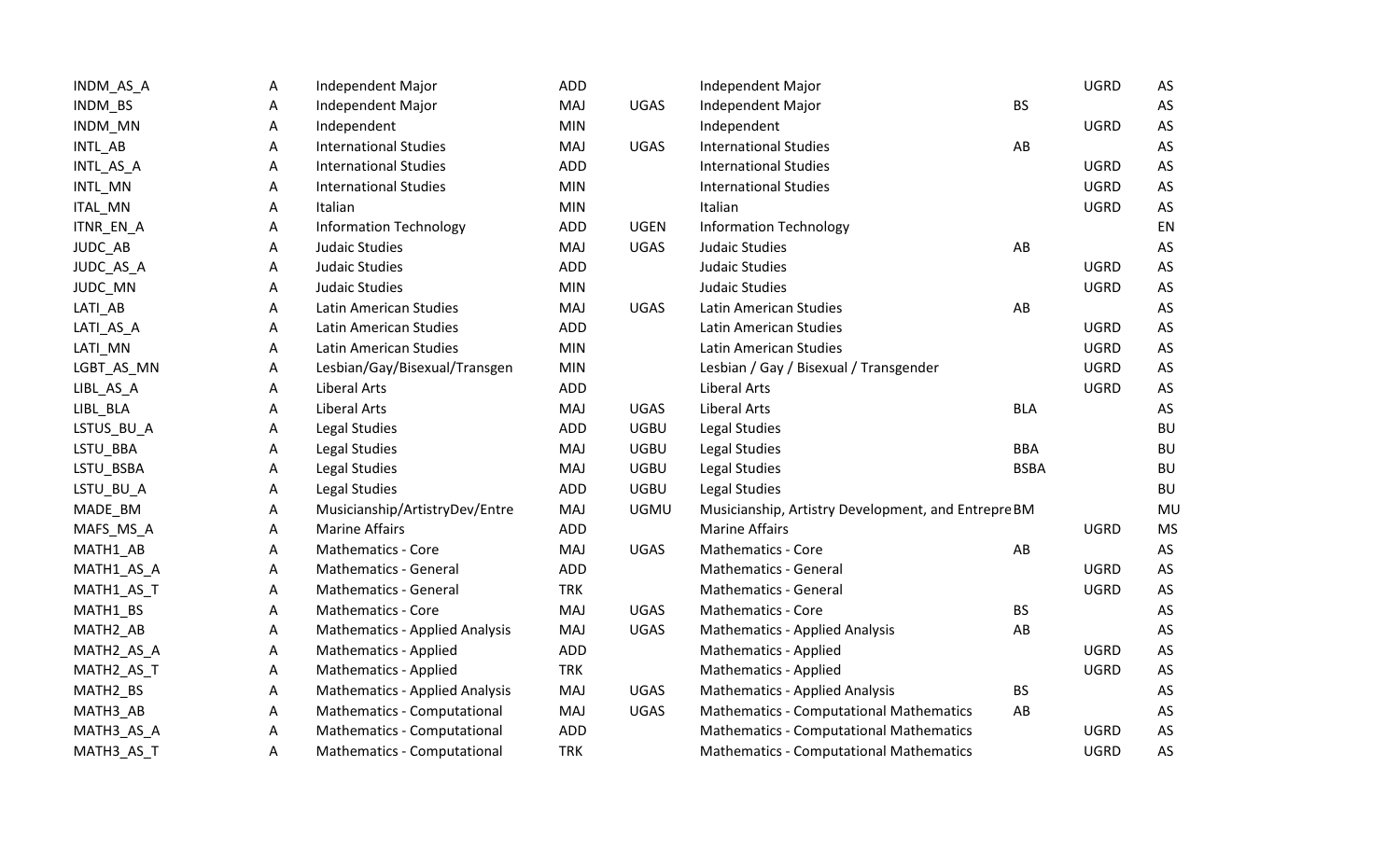| MATH3_BS   | A | Mathematics - Computational           | MAJ        | <b>UGAS</b> | <b>Mathematics - Computational Mathematics</b>  | <b>BS</b>   |             | AS |
|------------|---|---------------------------------------|------------|-------------|-------------------------------------------------|-------------|-------------|----|
| MATH4_AB   | A | Math - Numerical Analysis             | MAJ        | <b>UGAS</b> | <b>Mathematics - Numerical Analysis</b>         | AB          |             | AS |
| MATH4_AS_A | Α | Math - Numerical Analysis             | <b>ADD</b> |             | <b>Mathematics - Numerical Analysis</b>         |             | <b>UGRD</b> | AS |
| MATH4_AS_T | Α | Math - Numerical Analysis             | <b>TRK</b> |             | <b>Mathematics - Numerical Analysis</b>         |             | <b>UGRD</b> | AS |
| MATH4_BS   | Α | Math - Numerical Analysis             | MAJ        | <b>UGAS</b> | <b>Mathematics - Numerical Analysis</b>         | <b>BS</b>   |             | AS |
| MATH5_AS_A | A | Math-Secondary School Teaching        | <b>ADD</b> |             | Mathematics - Secondary School Teaching         |             | <b>UGRD</b> | AS |
| MATH5_AS_T | Α | Math - Secondary Education            | <b>TRK</b> |             | <b>Mathematics - Secondary Education</b>        |             | <b>UGRD</b> | AS |
| MATH6_AB   | Α | Math-Probability & Statistics         | MAJ        | <b>UGAS</b> | Mathematics - Probability and Statistics        | AB          |             | AS |
| MATH6_AS_A | Α | <b>Mathematics - Statistics</b>       | <b>ADD</b> |             | <b>Mathematics - Statistics</b>                 |             | <b>UGRD</b> | AS |
| MATH6_AS_T | Α | <b>Mathematics - Statistics</b>       | <b>TRK</b> |             | <b>Mathematics - Statistics</b>                 |             | <b>UGRD</b> | AS |
| MATH6_BS   | Α | Math-Probability & Statistics         | MAJ        | <b>UGAS</b> | Mathematics - Probability and Statistics        | <b>BS</b>   |             | AS |
| MATH8_AB   | Α | <b>Mathematical Economics</b>         | MAJ        | <b>UGAS</b> | <b>Mathematical Economics</b>                   | AB          |             | AS |
| MATH8_AS_A | A | <b>Mathematical Economics</b>         | <b>ADD</b> |             | <b>Mathematical Economics</b>                   |             | <b>UGRD</b> | AS |
| MATH8_AS_T | Α | <b>Mathematical Economics</b>         | <b>TRK</b> |             | <b>Mathematical Economics</b>                   |             | <b>UGRD</b> | AS |
| MATH8_BS   | Α | <b>Mathematical Economics</b>         | MAJ        | <b>UGAS</b> | <b>Mathematical Economics</b>                   | <b>BS</b>   |             | AS |
| MATH9_AB   | Α | Math-Secondary School Teaching        | MAJ        | <b>UGAS</b> | Mathematics - Secondary School Teaching         | AB          |             | AS |
| MATH9_AS_A | Α | <b>Mathematics - Secondary School</b> | <b>ADD</b> |             | <b>Mathematics - Secondary School Teaching</b>  |             | <b>UGRD</b> | AS |
| MATH9_AS_T | Α | Mathematics-Secondary Ed Teach        | <b>TRK</b> |             | <b>Mathematics-Secondary Education Teaching</b> |             | <b>UGRD</b> | AS |
| MATH9_BS   | Α | Math-Secondary School Teaching        | MAJ        | <b>UGAS</b> | <b>Mathematics - Secondary School Teaching</b>  | <b>BS</b>   |             | AS |
| MATHC_MN   | Α | Mathematics                           | <b>MIN</b> |             | Mathematics                                     |             | <b>UGRD</b> | AS |
| MATH_AS_A  | A | Mathematics                           | <b>ADD</b> |             | Mathematics                                     |             | <b>UGRD</b> | AS |
| MATH_AS_T  | Α | Mathematics                           | <b>TRK</b> |             | Mathematics                                     |             | <b>UGRD</b> | AS |
| MATH_MN    | Α | Mathematics                           | <b>MIN</b> |             | Mathematics                                     |             | <b>UGRD</b> | AS |
| MBEI_BM    | Α | Music Bus&Entertainment Indust        | MAJ        | <b>UGMU</b> | Music Business & Entertainment Industries       | <b>BM</b>   |             | MU |
| MBEI_MN    | A | Music Bus&Entertainment Indust        | <b>MIN</b> |             | Music Business & Entertainment Industries       |             | <b>UGRD</b> | MU |
| MBEI_MU_A  | Α | Music Bus&Entertainment Indust        | ADD        | <b>UGMU</b> | Music Business & Entertainment Industries       |             |             | MU |
| MEDU_BM    | Α | <b>Music Education</b>                | MAJ        | <b>UGMU</b> | <b>Music Education</b>                          | <b>BM</b>   |             | MU |
| MEDU_BM_P  | Α | Music Education w/ Enrichment         | MAJ        | <b>UGMU</b> | Music Education with Enrichment                 | <b>BM</b>   |             | MU |
| MEDU_MU_A  | Α | <b>Music Education</b>                | <b>ADD</b> | <b>UGMU</b> | <b>Music Education</b>                          |             |             | MU |
| MEHU_MN    | A | <b>Medical Humanities</b>             | <b>MIN</b> |             | <b>Medical Humanities</b>                       |             | <b>UGRD</b> | AS |
| MENR5BSME  | A | Mechanical Engineering (5 Yr)         | MAJ        | <b>UGEN</b> |                                                 | <b>BSME</b> |             | EN |
| MENR_BSME  | Α | <b>Mechanical Engineering</b>         | MAJ        | <b>UGEN</b> |                                                 | <b>BSME</b> |             | EN |
| MENR_EN_A  | Α | <b>Mechanical Engineering</b>         | <b>ADD</b> | <b>UGEN</b> | <b>Mechanical Engineering</b>                   |             |             | EN |
| MENR_MN    | Α | <b>Mechanical Engineering</b>         | <b>MIN</b> |             | <b>Mechanical Engineering</b>                   |             | <b>UGRD</b> | EN |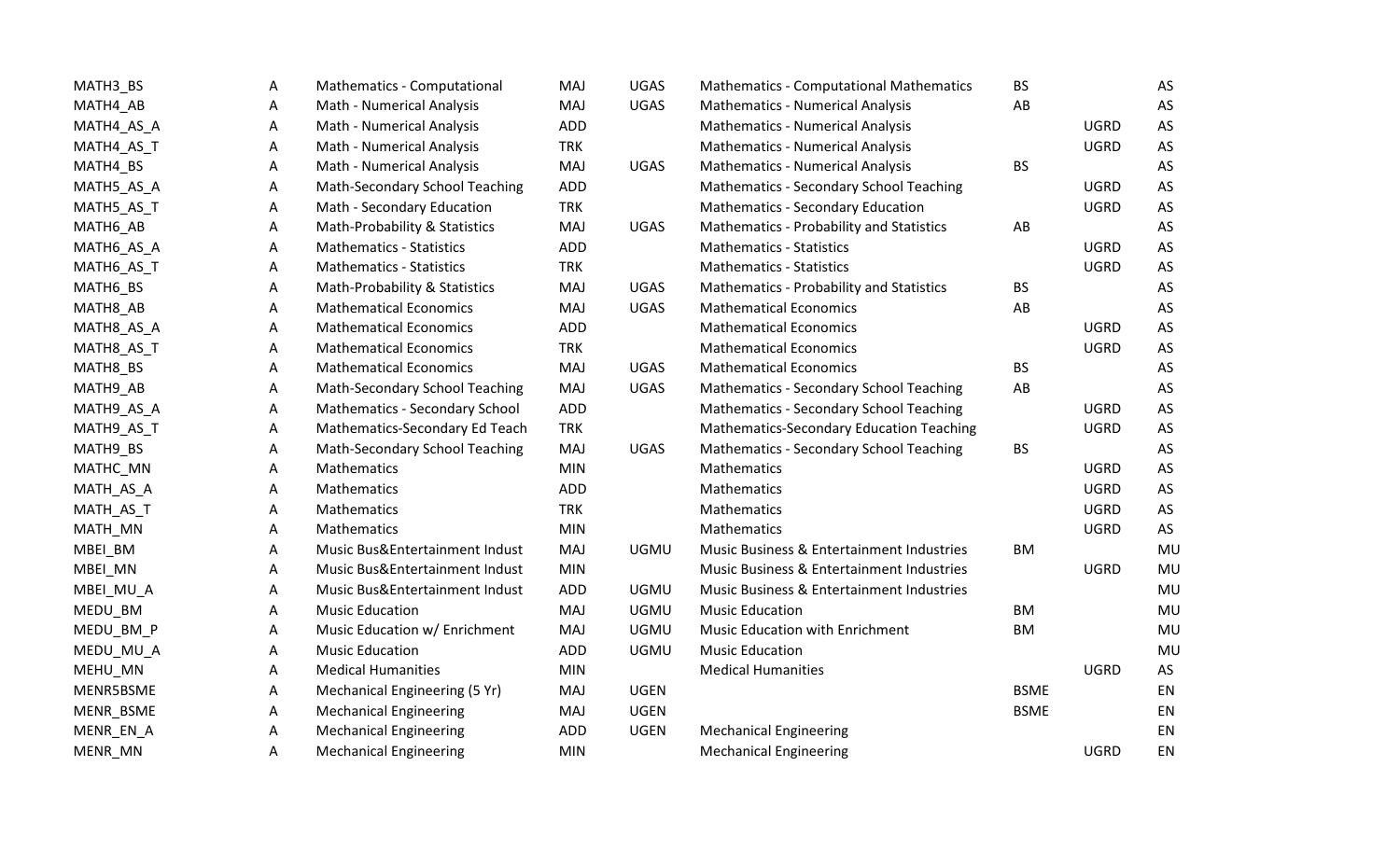| MEN_BSME_E | A | Mechanical Engine w/Enrichment | MAJ        | <b>UGEN</b> |                                                    | <b>BSME</b> |             | EN        |
|------------|---|--------------------------------|------------|-------------|----------------------------------------------------|-------------|-------------|-----------|
| MESS_MN    | Α | Social Science and Medicine    | <b>MIN</b> |             | Social Science and Medicine                        |             | <b>UGRD</b> | AS        |
| MGMTB_MN   | Α | Management                     | <b>MIN</b> | <b>UGBU</b> | Management                                         |             |             | <b>BU</b> |
| MGMTS_BU_A | Α | Management                     | ADD        | <b>UGBU</b> | Management                                         |             |             | <b>BU</b> |
| MGMT_BBA   | Α | Management                     | MAJ        | <b>UGBU</b> | Management                                         | <b>BBA</b>  |             | <b>BU</b> |
| MGMT_BSBA  | Α | Management                     | MAJ        | <b>UGBU</b> | Management                                         | <b>BSBA</b> |             | <b>BU</b> |
| MGMT_BU_A  | Α | Management                     | ADD        | <b>UGBU</b> | Management                                         |             |             | <b>BU</b> |
| MGMT_MN    | Α | Management                     | <b>MIN</b> |             | Management                                         |             | <b>UGRD</b> | <b>BU</b> |
| MGTSB_MN   | Α | <b>Management Science</b>      | <b>MIN</b> | <b>UGBU</b> | <b>Management Science</b>                          |             |             | <b>BU</b> |
| MGTS_BSBA  | Α | <b>Management Science</b>      | MAJ        | <b>UGBU</b> | <b>Management Science</b>                          | <b>BSBA</b> |             | <b>BU</b> |
| MGTS_BU_A  | Α | <b>Management Science</b>      | ADD        | <b>UGBU</b> | <b>Management Science</b>                          |             |             | <b>BU</b> |
| MICR_AS_A  | Α | Microbiology and Immunology    | ADD        |             | Microbiology and Immunology                        |             | <b>UGRD</b> | AS        |
| MICR_BS    | Α | Microbiology and Immunology    | MAJ        | <b>UGAS</b> | Microbiology and Immunology                        | <b>BS</b>   |             | AS        |
| MICR_MN    | Α | Microbiology and Immunology    | <b>MIN</b> |             | Microbiology and Immunology                        |             | <b>UGRD</b> | AS        |
| MILT_MN    | Α | <b>Military Science</b>        | <b>MIN</b> |             | <b>Military Science</b>                            |             | <b>UGRD</b> | AS        |
| MIPF_BM    | А | Instrumental Performance       | MAJ        | <b>UGMU</b> | <b>Instrumental Performance</b>                    | BM          |             | MU        |
| MIPF_MN    | Α | Instrumental Performance       | <b>MIN</b> |             | <b>Instrumental Performance</b>                    |             | <b>UGRD</b> | MU        |
| MIPF_MU_A  | Α | Instrumental Performance       | ADD        | <b>UGMU</b> | <b>Instrumental Performance</b>                    |             |             | MU        |
| MIP_CMU    | Α | Instrumental Performance Cert  | <b>CER</b> | <b>UGMU</b> | <b>Instrumental Performance</b>                    | CMU         |             | MU        |
| MKPF_BM    | Α | <b>Keyboard Performance</b>    | MAJ        | <b>UGMU</b> | <b>Keyboard Performance</b>                        | <b>BM</b>   |             | MU        |
| MKPF_MU_A  | Α | <b>Keyboard Performance</b>    | ADD        | <b>UGMU</b> | Keyboard Performance                               |             |             | MU        |
| MKP_CMU    | Α | Keyboard Performance Cert      | <b>CER</b> | <b>UGMU</b> | <b>Keyboard Performance</b>                        | CMU         |             | MU        |
| MKTGB_MN   | Α | Marketing                      | <b>MIN</b> | <b>UGBU</b> | Marketing                                          |             |             | <b>BU</b> |
| MKTGS_BU_A | Α | Marketing                      | ADD        | <b>UGBU</b> | Marketing                                          |             |             | <b>BU</b> |
| MKTG_BBA   | Α | Marketing                      | MAJ        | <b>UGBU</b> | Marketing                                          | <b>BBA</b>  |             | <b>BU</b> |
| MKTG_BSBA  | Α | Marketing                      | MAJ        | <b>UGBU</b> | Marketing                                          | <b>BSBA</b> |             | <b>BU</b> |
| MKTG_BU_A  | А | Marketing                      | ADD        | <b>UGBU</b> | Marketing                                          |             |             | <b>BU</b> |
| MKTG_MN    | Α | Marketing                      | <b>MIN</b> |             | Marketing                                          |             | <b>UGRD</b> | <b>BU</b> |
| MKT_BSBA_E | А | Marketing with Enrichment      | MAJ        | <b>UGBU</b> | Marketing with Enrichment                          | <b>BSBA</b> |             | <b>BU</b> |
| MODN_MN    | Α | Modern Langs and Literature    | <b>MIN</b> |             | Modern Languages and Literature                    |             | <b>UGRD</b> | AS        |
| MPRO_BM    | Α | <b>Professional Studies</b>    | MAJ        | <b>UGMU</b> | <b>Professional Studies</b>                        | BM          |             | MU        |
| MRTR_AS_A  | Α | Meteorology                    | ADD        |             | Meteorology                                        |             | <b>UGRD</b> | AS        |
| MSJI_BM    | Α | Jazz Performance/Instrumental  | MAJ        | <b>UGMU</b> | Jazz Performance / Instrumental                    | BM          |             | MU        |
| MSJI_BM_E  | Α | Jazz Perf Instrl w/Enrichment  | MAJ        | <b>UGMU</b> | Jazz Performance / Instrumental with Enrichment BM |             |             | MU        |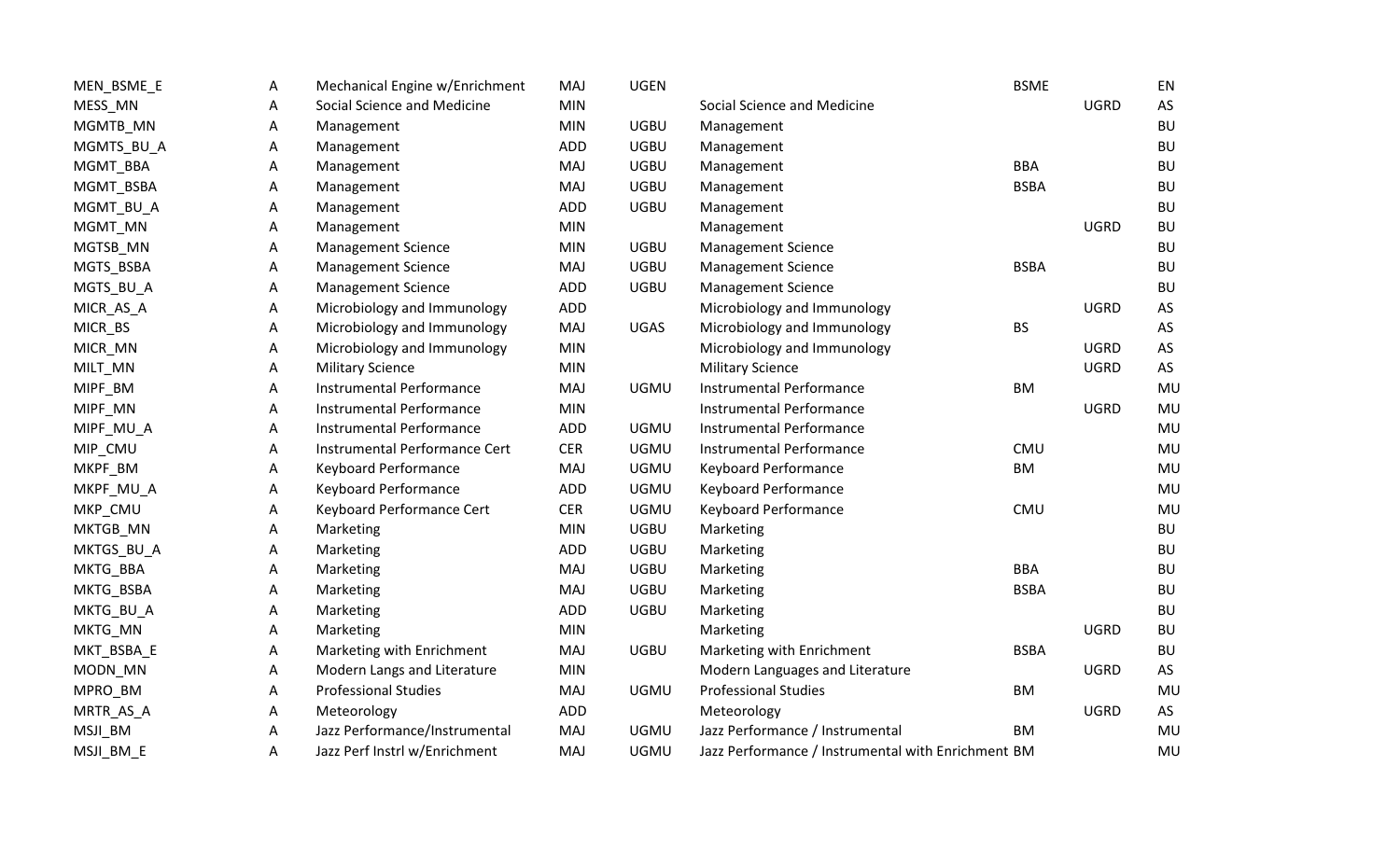| MSJI_MN   | A | Jazz Performance/Instrumental       | <b>MIN</b> |             | Jazz Performance / Instrumental             |             | <b>UGRD</b> | MU        |
|-----------|---|-------------------------------------|------------|-------------|---------------------------------------------|-------------|-------------|-----------|
| MSJI_MU_A | A | Jazz Performance/Instrumental       | ADD        | <b>UGMU</b> | Jazz Performance / Instrumental             |             |             | MU        |
| MSJV_BM   | Α | Jazz Performance / Vocal            | MAJ        | <b>UGMU</b> | Jazz Performance / Vocal                    | BM          |             | MU        |
| MSJV_MU_A | Α | Jazz Performance / Vocal            | ADD        | <b>UGMU</b> | Jazz Performance / Vocal                    |             |             | MU        |
| MSJ_CMU   | Α | <b>Studio Music and Jazz Cert</b>   | <b>CER</b> | <b>UGMU</b> | <b>Studio Music and Jazz</b>                | CMU         |             | MU        |
| MS_MS_A   | A | <b>Marine Science</b>               | ADD        |             | <b>Marine Science</b>                       |             | <b>UGRD</b> | <b>MS</b> |
| MTCP_BM   | А | Composition                         | MAJ        | <b>UGMU</b> | Composition                                 | BM          |             | MU        |
| MTCP_MN   | Α | Composition                         | <b>MIN</b> |             | Composition                                 |             | <b>UGRD</b> | MU        |
| MTCP_MU_A | A | Composition                         | <b>ADD</b> | <b>UGMU</b> | Composition                                 |             |             | <b>MU</b> |
| MTRT_MU_A | A | <b>Musical Theatre</b>              | ADD        | <b>UGMU</b> | <b>Musical Theatre</b>                      |             |             | MU        |
| MTYP_BM   | A | <b>Music Therapy</b>                | MAJ        | <b>UGMU</b> | <b>Music Therapy</b>                        | <b>BM</b>   |             | MU        |
| MTYP_MU_A | A | <b>Music Therapy</b>                | ADD        | <b>UGMU</b> | <b>Music Therapy</b>                        |             |             | MU        |
| MUEE_BM   | Α | <b>Music Engineering</b>            | MAJ        | <b>UGMU</b> | <b>Music Engineering</b>                    | <b>BM</b>   |             | MU        |
| MUEE_BS   | A | <b>Music Engineering Technology</b> | MAJ        | <b>UGMU</b> | <b>Music Engineering Technology</b>         | <b>BS</b>   |             | MU        |
| MUSCA_MN  | Α | Music                               | <b>MIN</b> |             | Music                                       |             | <b>UGRD</b> | AS        |
| MUSC_AS_A | A | Music                               | ADD        |             | Music                                       |             | <b>UGRD</b> | AS        |
| MUSC_BAM  | Α | Music                               | MAJ        | <b>UGMU</b> |                                             | <b>BAM</b>  |             | MU        |
| MUSC_MN   | Α | Music                               | <b>MIN</b> |             | Music                                       |             | <b>UGRD</b> | MU        |
| MUSC_MU_A | A | Music                               | ADD        | <b>UGMU</b> | Music                                       |             |             | MU        |
| MUSY_MU_A | A | Musicology                          | ADD        | <b>UGMU</b> | Musicology                                  |             |             | MU        |
| MU_UN     | A | <b>Undeclared Music</b>             | MAJ        | <b>UGMU</b> | <b>Undeclared Music</b>                     | <b>BM</b>   |             | MU        |
| MVPF_BM   | A | <b>Vocal Performance</b>            | MAJ        | <b>UGMU</b> | <b>Vocal Performance</b>                    | <b>BM</b>   |             | MU        |
| MVPF_MN   | Α | <b>Vocal Performance</b>            | <b>MIN</b> |             | <b>Vocal Performance</b>                    |             | <b>UGRD</b> | MU        |
| MVPF_MU_A | Α | <b>Vocal Performance</b>            | ADD        | <b>UGMU</b> | <b>Vocal Performance</b>                    |             |             | MU        |
| MVP_CMU   | Α | Vocal Performance Cert              | <b>CER</b> | <b>UGMU</b> | <b>Vocal Performance</b>                    | CMU         |             | MU        |
| MWPD_BM   | Α | <b>Media Writing and Production</b> | MAJ        | <b>UGMU</b> | Media Writing and Production                | BM          |             | MU        |
| NEUN_BS   | Α | Neuroscience / Neurobiology         | MAJ        | <b>UGAS</b> | Neuroscience / Neurobiology                 | <b>BS</b>   |             | AS        |
| NEUP_AS_A | Α | Neuroscience / Psychobiology        | <b>ADD</b> |             | Neuroscience / Psychobiology                |             | <b>UGRD</b> | AS        |
| NEUP_BS   | Α | Neuroscience / Psychobiology        | MAJ        | <b>UGAS</b> | Neuroscience / Psychobiology                | <b>BS</b>   |             | AS        |
| NEUR_BS   | А | Neuroscience                        | MAJ        | UGAS        | Neuroscience                                | <b>BS</b>   |             | AS        |
| NHMP_BSHS | A | <b>Health Management and Policy</b> | MAJ        | <b>UGNU</b> | Health Science Management and Health Policy | <b>BSHS</b> |             | <b>NU</b> |
| NHPT_BSHS | A | <b>Physical Therapy Honors</b>      | MAJ        | <b>UGNU</b> | <b>Physical Therapy Honors</b>              | <b>BSHS</b> |             | <b>NU</b> |
| NHSC_BSHS | Α | <b>HSC</b> General                  | MAJ        | <b>UGNU</b> | <b>HSC General</b>                          | <b>BSHS</b> |             | <b>NU</b> |
| NPMD BSHS | A | Health Science, Pre-Medical Tr      | <b>MAJ</b> | <b>UGNU</b> | Health Science, Pre-Medical Track           | <b>BSHS</b> |             | <b>NU</b> |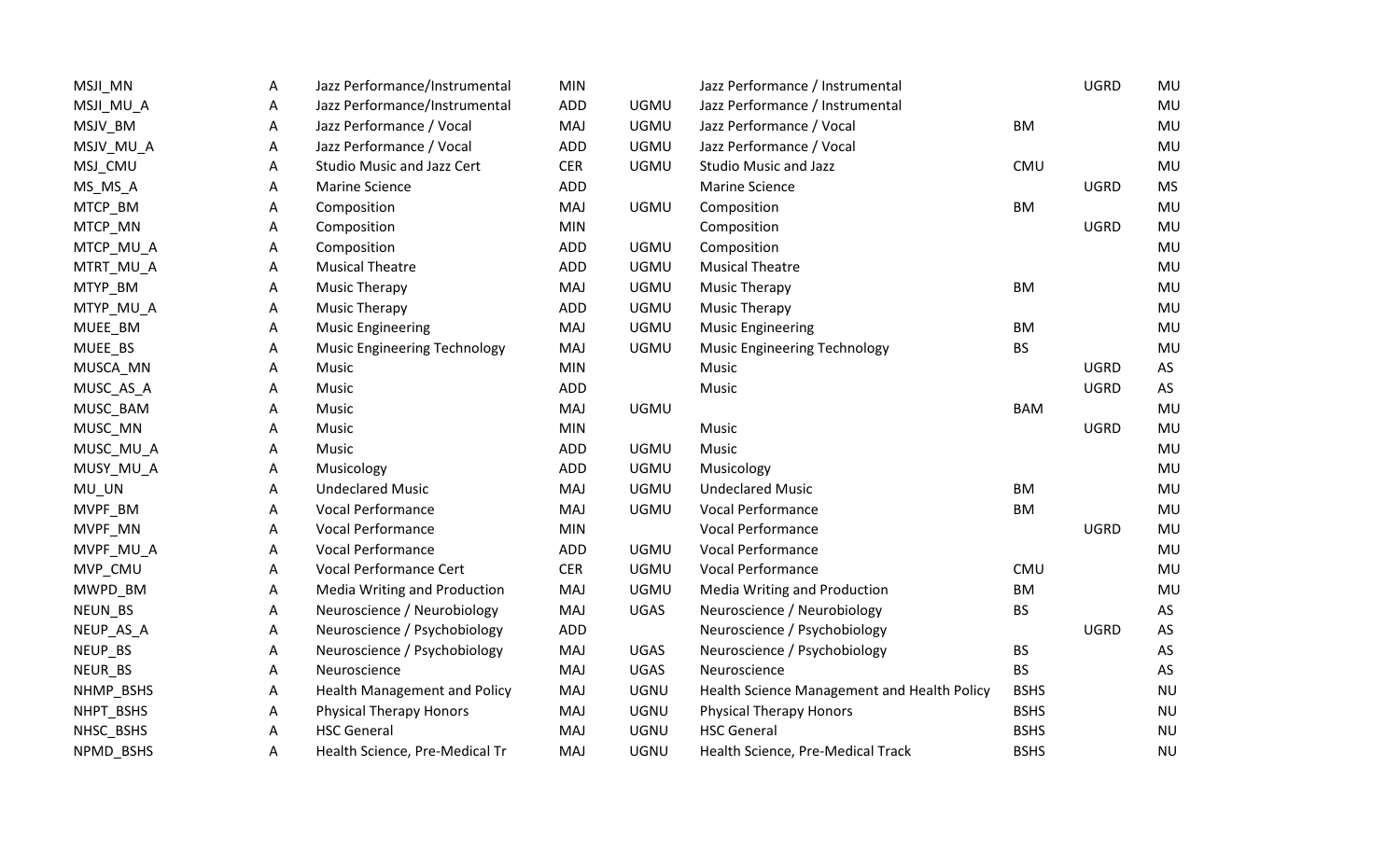| NPOT_BSHS  | A | Health Science, Pre-OT Track       | <b>MAJ</b> | <b>UGNU</b> | Health Science, Pre-OT Track                            | <b>BSHS</b> |             | <b>NU</b>            |
|------------|---|------------------------------------|------------|-------------|---------------------------------------------------------|-------------|-------------|----------------------|
| NPPH_BSHS  | Α | Pre-Pharmacy                       | <b>MAJ</b> | <b>UGNU</b> | Pre-Pharmacy                                            | <b>BSHS</b> |             | <b>NU</b>            |
| NPPT_BSHS  | Α | Pre-Physical Therapy               | MAJ        | <b>UGNU</b> | Pre-Physical Therapy                                    | <b>BSHS</b> |             | <b>NU</b>            |
| NPUH5_BSPH | Α | Public Hlth (BSPH-MPH/MSPH-4+1     | <b>MAJ</b> | <b>UGNU</b> | BSPH - Master of Public Health or MS in Public Het BSPH |             |             | <b>NU</b>            |
| NPUH_BSPH  | Α | <b>Public Health</b>               | MAJ        | <b>UGNU</b> |                                                         | <b>BSPH</b> |             | <b>NU</b>            |
| NPUH_MN    | Α | <b>Public Health</b>               | <b>MIN</b> |             | <b>Public Health</b>                                    |             | <b>UGRD</b> | <b>NU</b>            |
| NPUH_NU_A  | Α | Public Health-Additional Major     | <b>ADD</b> |             | <b>Public Health</b>                                    |             | <b>UGRD</b> | <b>NU</b>            |
| NUAP_BSN   | Α | Nursing (BSN-Accelerated Prgm)     | <b>MAJ</b> | <b>UGNU</b> |                                                         | <b>BSN</b>  |             | <b>NU</b>            |
| NUB2_BSN   | Α | Nursing(BSN-Second Degr/2 Yrs)     | MAJ        | <b>UGNU</b> |                                                         | <b>BSN</b>  |             | <b>NU</b>            |
| NUBS_BSN   | A | Nursing (BSN - Basic)              | MAJ        | <b>UGNU</b> |                                                         | <b>BSN</b>  |             | <b>NU</b>            |
| NUFM_BSN   | Α | <b>BSN (Florida Memorial Univ)</b> | MAJ        | <b>UGNU</b> |                                                         | <b>BSN</b>  |             | <b>NU</b>            |
| NURN_BSN   | Α | Nursing (RN/BSN - Transtional)     | MAJ        | <b>UGNU</b> |                                                         | <b>BSN</b>  |             | <b>NU</b>            |
| NURS_BSHS  | Α | <b>Health Science</b>              | MAJ        | <b>UGNU</b> | <b>Health Science</b>                                   | <b>BSHS</b> |             | <b>NU</b>            |
| NURS_BSN   | Α | <b>Nursing BSN</b>                 | MAJ        | <b>UGNU</b> | <b>Nursing</b>                                          | <b>BSN</b>  |             | <b>NU</b>            |
| NURS_BSPH  | Α | <b>Public Health</b>               | <b>MAJ</b> | <b>UGNU</b> | <b>Public Health</b>                                    | <b>BSPH</b> |             | <b>NU</b>            |
| NUR_BSPH_P | Α | Public Health with Enrichment      | <b>MAJ</b> | <b>UGNU</b> | Public Health with Enrichment                           | <b>BSPH</b> |             | <b>NU</b>            |
| NUST_BSN   | Α | Nrsng(BSN-St. Thomas Univ)         | <b>MAJ</b> | UGNU        |                                                         | <b>BSN</b>  |             | <b>NU</b>            |
| PADM_AS_A  | Α | <b>Public Administration</b>       | <b>ADD</b> |             | <b>Public Administration</b>                            |             | <b>UGRD</b> | AS                   |
| PADM_BA    | Α | <b>Public Administration</b>       | <b>MAJ</b> | <b>UGAS</b> | <b>Public Administration</b>                            | AB          |             | AS                   |
| PADM_MN    | A | <b>Public Administration</b>       | <b>MIN</b> |             | <b>Public Administration</b>                            |             | <b>UGRD</b> | AS                   |
| PATH_BSED  | Α | <b>Pre-Athletic Training</b>       | MAJ        | UGED        | <b>Pre-Athletic Training</b>                            | <b>BSED</b> |             | <b>ED</b>            |
| PBAC_NDG   | Α | Post Bac Non-Degree                | <b>COS</b> |             | Post Bacc - Non-Degree                                  |             | <b>UGRD</b> | CS                   |
| PBIO_AS_A  | Α | Psychobiology                      | <b>ADD</b> |             | Psychobiology                                           |             | <b>UGRD</b> | AS                   |
| PFP_BU_A   | А | <b>Personal Financial Planning</b> | ADD        |             | <b>Personal Financial Planning</b>                      |             | <b>UGRD</b> | <b>BU</b>            |
| PHIL_AB    | Α | Philosophy                         | MAJ        | <b>UGAS</b> | Philosophy                                              | AB          |             | AS                   |
| PHIL_AS_A  | Α | Philosophy                         | ADD        |             | Philosophy                                              |             | <b>UGRD</b> | AS                   |
| PHIL_MN    | Α | Philosophy                         | <b>MIN</b> |             | Philosophy                                              |             | <b>UGRD</b> | AS                   |
| PHYS1_AS_A | Α | Physics - Pure                     | <b>ADD</b> |             | Physics - Pure                                          |             | <b>UGRD</b> | AS                   |
| PHYS1_AS_T | A | Physics - Pure                     | <b>TRK</b> |             | Physics - Pure                                          |             | <b>UGRD</b> | AS                   |
| PHYS1_BS   | A | Physics - Pure                     | <b>MAJ</b> | UGAS        | Physics - Pure                                          | <b>BS</b>   |             | AS                   |
| PHYS1_MN   | A | Physics - Pure                     | <b>MIN</b> |             | Physics - Pure                                          |             | <b>UGRD</b> | $\mathsf{AS}\xspace$ |
| PHYS2_AS_A | Α | Physics - Applied                  | ADD        |             | Physics - Applied                                       |             | <b>UGRD</b> | AS                   |
| PHYS2_AS_T | Α | Physics - Applied                  | <b>TRK</b> |             | Physics - Applied                                       |             | <b>UGRD</b> | AS                   |
| PHYS2_BS   | Α | Physics - Applied                  | MAJ        | UGAS        | Physics - Applied                                       | <b>BS</b>   |             | AS                   |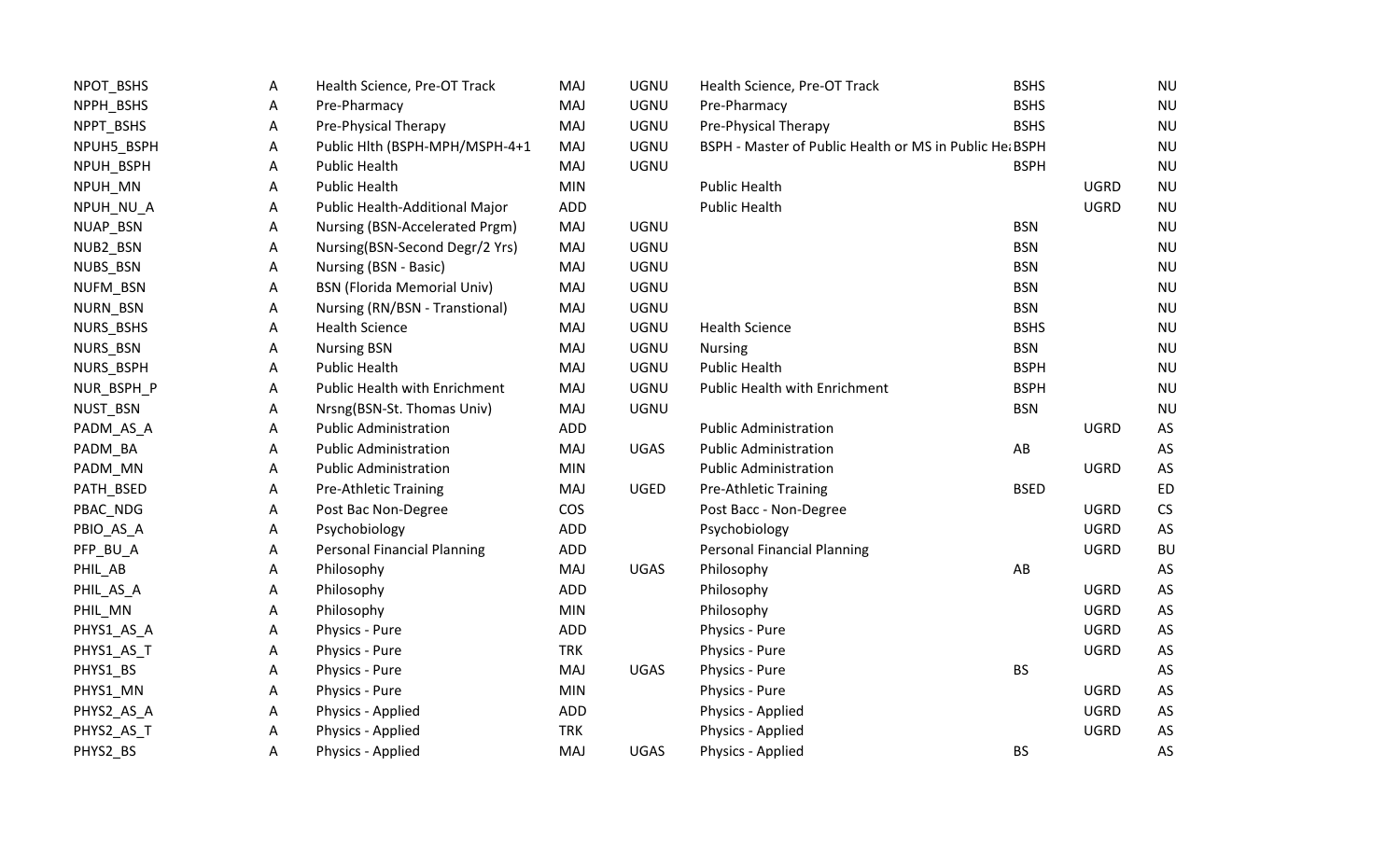| PHYS3_AS_T | A | <b>Applied Physics Engineering</b>    | <b>TRK</b> | UGAS        | Applied Physics - Engineering Physics               |             |             | AS        |
|------------|---|---------------------------------------|------------|-------------|-----------------------------------------------------|-------------|-------------|-----------|
| PHYS4_AS_T | А | <b>Applied Physics Computational</b>  | <b>TRK</b> | <b>UGAS</b> | <b>Applied Physics - Computational Physics</b>      |             |             | AS        |
| PHYS5_AS_T | Α | <b>Applied Physics Medical</b>        | <b>TRK</b> | UGAS        | <b>Applied Physics Medical</b>                      |             |             | AS        |
| PHYS6_AS_T | Α | <b>Applied Physics Life Sciences</b>  | <b>TRK</b> | UGAS        | Applied Physics - Physics for the Life Sciences     |             |             | AS        |
| PHYS7_AS_T | Α | <b>Applied Physics Chemical</b>       | <b>TRK</b> | <b>UGAS</b> | <b>Applied Physics - Chemical Physics</b>           |             |             | AS        |
| PHYS_AS_A  | A | Physics                               | <b>ADD</b> |             | Physics                                             |             | <b>UGRD</b> | AS        |
| PHYS_AS_T  | Α | Physics                               | <b>TRK</b> |             | Physics                                             |             | <b>UGRD</b> | AS        |
| PHYS_MN    | Α | Physics                               | <b>MIN</b> |             | Physics                                             |             | <b>UGRD</b> | AS        |
| PLECB_MN   | Α | <b>Political Economy Business</b>     | <b>MIN</b> | <b>UGBU</b> | Political Economy for Business Students             |             |             | <b>BU</b> |
| PLEC_MN    | A | Political Economy                     | <b>MIN</b> |             | <b>Political Economy</b>                            |             | <b>UGRD</b> | <b>BU</b> |
| POLS_AB    | Α | <b>Political Science</b>              | MAJ        | <b>UGAS</b> | <b>Political Science</b>                            | AB          |             | AS        |
| POLS_AS_A  | Α | <b>Political Science</b>              | <b>ADD</b> |             | <b>Political Science</b>                            |             | <b>UGRD</b> | AS        |
| POLS_MN    | Α | <b>Political Science</b>              | <b>MIN</b> |             | <b>Political Science</b>                            |             | <b>UGRD</b> | AS        |
| PORT_MN    | Α | Portuguese                            | <b>MIN</b> |             | Portuguese                                          |             | <b>UGRD</b> | AS        |
| PSYCS_AS_A | A | Psychology - Science                  | <b>ADD</b> |             | Psychology - Science                                |             | <b>UGRD</b> | AS        |
| PSYCS_BS   | Α | Psychology - Science                  | <b>MAJ</b> | UGAS        | Psychology - Science                                | <b>BS</b>   |             | AS        |
| PSYCS_BS_P | Α | Psychology-Science Enrichment         | MAJ        | <b>UGAS</b> | Psychology - Science with Enrichment                | <b>BS</b>   |             | AS        |
| PSYC_AB    | Α | Psychology                            | <b>MAJ</b> | <b>UGAS</b> | Psychology                                          | AB          |             | AS        |
| PSYC_AS_A  | A | Psychology - Arts                     | ADD        |             | Psychology                                          |             | <b>UGRD</b> | AS        |
| PSYC_MN    | Α | Psychology                            | <b>MIN</b> |             | Psychology                                          |             | <b>UGRD</b> | AS        |
| PTOA_MN    | Α | Prof Training Opt - Art               | <b>MIN</b> |             | Professional Training Option - Art                  |             | <b>UGRD</b> | <b>ED</b> |
| PTOE_MN    | Α | Prof Training Opt-Sec English         | <b>MIN</b> |             | Professional Training Option - Sec English          |             | <b>UGRD</b> | ED        |
| PTOH_MN    | Α | Prof Training Opt-Sec Soc Sci         | <b>MIN</b> |             | Professional Training Option - Sec Social Sciences  |             | <b>UGRD</b> | <b>ED</b> |
| PTOL_MN    | Α | Prof Training Opt - Lang              | <b>MIN</b> |             | Professional Training Option - Language             |             | <b>UGRD</b> | ED        |
| PTOM_MN    | А | Prof Training Opt - Sec Math          | <b>MIN</b> |             | Professional Training Option - Sec Math             |             | <b>UGRD</b> | ED        |
| PTOO_MN    | Α | Prof Training Opt - Sec Other         | <b>MIN</b> |             | Professional Training Option - Sec Other            |             | <b>UGRD</b> | ED        |
| PTOS_MN    | Α | Prof Training Opt-Sec Sci             | <b>MIN</b> |             | Professional Training Option - Sec Science          |             | <b>UGRD</b> | ED        |
| QNECB_MN   | Α | <b>Quantitative Economics Busines</b> | <b>MIN</b> | <b>UGBU</b> | <b>Quantitative Economics for Business Students</b> |             |             | <b>BU</b> |
| QNEC_MN    | Α | <b>Quantitative Economics</b>         | <b>MIN</b> |             | <b>Quantitative Economics</b>                       |             | <b>UGRD</b> | <b>BU</b> |
| REAL_BBA   | A | <b>Real Estate</b>                    | MAJ        | <b>UGBU</b> | <b>Real Estate</b>                                  | <b>BBA</b>  |             | BU        |
| REAL_BBA_E | Α | Real Estate with Enrichment           | <b>MAJ</b> | <b>UGBU</b> | Real Estate with Enrichment                         | <b>BBA</b>  |             | <b>BU</b> |
| REAL_BSBA  | Α | <b>Real Estate</b>                    | MAJ        | <b>UGBU</b> | <b>Real Estate</b>                                  | <b>BSBA</b> |             | <b>BU</b> |
| REAL_BU_A  | A | <b>Real Estate</b>                    | ADD        | <b>UGBU</b> | Real Estate                                         |             |             | <b>BU</b> |
| REAL MN    | Α | <b>Real Estate</b>                    | <b>MIN</b> |             | <b>Real Estate</b>                                  |             | <b>UGRD</b> | <b>BU</b> |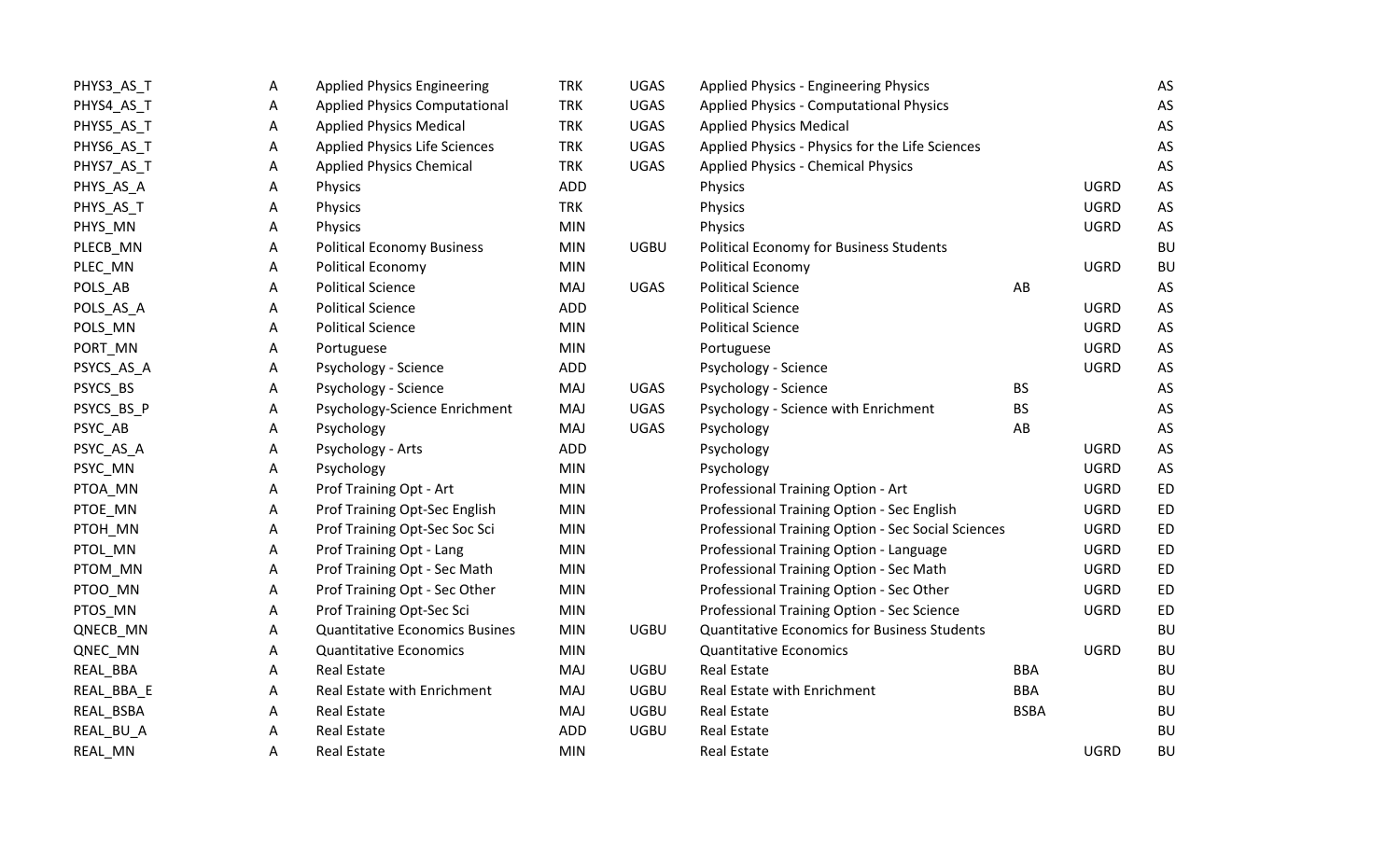| RELG_AB    | A | <b>Religious Studies</b>          | MAJ        | <b>UGAS</b> | <b>Religious Studies</b>                     | AB           |             | AS        |
|------------|---|-----------------------------------|------------|-------------|----------------------------------------------|--------------|-------------|-----------|
| RELG_AS_A  | A | <b>Religious Studies</b>          | <b>ADD</b> |             | <b>Religious Studies</b>                     |              | <b>UGRD</b> | AS        |
| RELG_MN    | А | <b>Religious Studies</b>          | <b>MIN</b> |             | <b>Religious Studies</b>                     |              | <b>UGRD</b> | AS        |
| RELH_AB    | Α | Religion and Health Care          | <b>MAJ</b> | <b>UGAS</b> | Religion and Health Care                     | AB           |             | AS        |
| RELH_AS_A  | A | Religion and Health Care          | <b>ADD</b> |             | Religion and Health Care                     |              | <b>UGRD</b> | AS        |
| RELH_MN    | А | Religion and Health Care          | <b>MIN</b> |             | Religion and Health Care                     |              | <b>UGRD</b> | AS        |
| RSMA_BAMA  | А | <b>Marine Affairs</b>             | MAJ        | <b>UGMS</b> |                                              | <b>BAMA</b>  |             | <b>MS</b> |
| RSMA_MS_A  | Α | <b>Marine Affairs</b>             | ADD        |             | <b>Marine Affairs</b>                        |              | <b>UGRD</b> | <b>MS</b> |
| RSMB_BSMAS | Α | Marine Science/Biology            | MAJ        | <b>UGMS</b> | Marine Science / Biology                     | <b>BSMAS</b> |             | <b>MS</b> |
| RSMB_MS_A  | А | Marine Science/Biology            | ADD        |             | Marine Science / Biology                     |              | <b>UGRD</b> | <b>MS</b> |
| RSMC_BSMAS | Α | Marine Science/Chemistry          | MAJ        | <b>UGMS</b> | Marine Science / Chemistry                   | <b>BSMAS</b> |             | <b>MS</b> |
| RSMC_MS_A  | А | Marine Science/Chemistry          | ADD        |             | Marine Science / Chemistry                   |              | <b>UGRD</b> | <b>MS</b> |
| RSMD_BSMAS | Α | Marine Science/Microbiology       | <b>MAJ</b> | <b>UGMS</b> | Marine Science / Microbiology and Immunology | <b>BSMAS</b> |             | <b>MS</b> |
| RSME_BSMAS | Α | Meteorology / Marine Science      | <b>MAJ</b> | <b>UGMS</b> | Meteorology / Marine Science                 | <b>BSMAS</b> |             | <b>MS</b> |
| RSME_MS_A  | Α | Meteorology / Marine Science      | ADD        |             | Meteorology / Marine Science                 |              | <b>UGRD</b> | <b>MS</b> |
| RSMG_BSMAS | А | Marine Science/Geological Sci     | MAJ        | UGMS        | Marine Science / Geological Science          | <b>BSMAS</b> |             | <b>MS</b> |
| RSMI_BSMAS | Α | Marine Science/Computer Sci       | <b>MAJ</b> | <b>UGMS</b> | Marine Science / Computer Science            | <b>BSMAS</b> |             | <b>MS</b> |
| RSMM_BSMAS | Α | Meteorology                       | MAJ        | <b>UGMS</b> | Meteorology                                  | <b>BSMAS</b> |             | <b>MS</b> |
| RSMM_MN    | Α | Meteorology                       | <b>MIN</b> |             | Meteorology                                  |              | <b>UGRD</b> | <b>MS</b> |
| RSMM_MS_A  | A | Meteorology                       | <b>ADD</b> |             | Meteorology                                  |              | <b>UGRD</b> | <b>MS</b> |
| RSMO_BSMAS | A | Oceanography                      | MAJ        | <b>UGMS</b> | Oceanography                                 | <b>BSMAS</b> |             | <b>MS</b> |
| RSMP_BSMAS | A | <b>Marine Science/Physics</b>     | MAJ        | <b>UGMS</b> | Marine Science / Physics                     | <b>BSMAS</b> |             | <b>MS</b> |
| RSMR_BSMAS | Α | Marine Biology and Ecology        | <b>MAJ</b> | <b>UGMS</b> | Marine Biology and Ecology                   | <b>BSMAS</b> |             | <b>MS</b> |
| RSMS_MN    | Α | <b>Marine Science</b>             | <b>MIN</b> |             | <b>Marine Science</b>                        |              | <b>UGRD</b> | <b>MS</b> |
| RSMT_BSMAS | А | Meteorology/Mathematics           | <b>MAJ</b> | <b>UGMS</b> | Meteorology / Mathematics                    | <b>BSMAS</b> |             | <b>MS</b> |
| RSMX_BSMAS | A | <b>Marine Science</b>             | MAJ        | <b>UGMS</b> | Marine Science                               | <b>BSMAS</b> |             | <b>MS</b> |
| RSMX_MS_A  | А | <b>Marine Science</b>             | ADD        |             | <b>Marine Science</b>                        |              | <b>UGRD</b> | <b>MS</b> |
| RSMY_MN    | Α | <b>Marine Policy</b>              | <b>MIN</b> |             | <b>Marine Policy</b>                         |              | <b>UGRD</b> | <b>MS</b> |
| RSMZ_MN    | Α | <b>Climate Science and Policy</b> | <b>MIN</b> |             | <b>Climate Science and Policy</b>            |              | <b>UGRD</b> | <b>MS</b> |
| RSM_BAMA_E | Α | Marine Affairs Enrichment         | <b>MAJ</b> | <b>UGMS</b> |                                              | <b>BAMA</b>  |             | <b>MS</b> |
| SADM_BSED  | A | Sport Administration              | MAJ        | <b>UGED</b> | <b>Sport Administration</b>                  | <b>BSED</b>  |             | <b>ED</b> |
| SADM_ED_A  | A | <b>Sport Administration</b>       | <b>ADD</b> |             | <b>Sport Administration</b>                  |              | <b>UGRD</b> | <b>ED</b> |
| SADM_MN    | Α | <b>Sport Administration</b>       | <b>MIN</b> |             | <b>Sport Administration</b>                  |              | <b>UGRD</b> | <b>ED</b> |
| SAD_BSED_E | Α | Sport Admin with Enrichment       | MAJ        | <b>UGED</b> | Sport Administration with Enrichment         | <b>BSED</b>  |             | <b>ED</b> |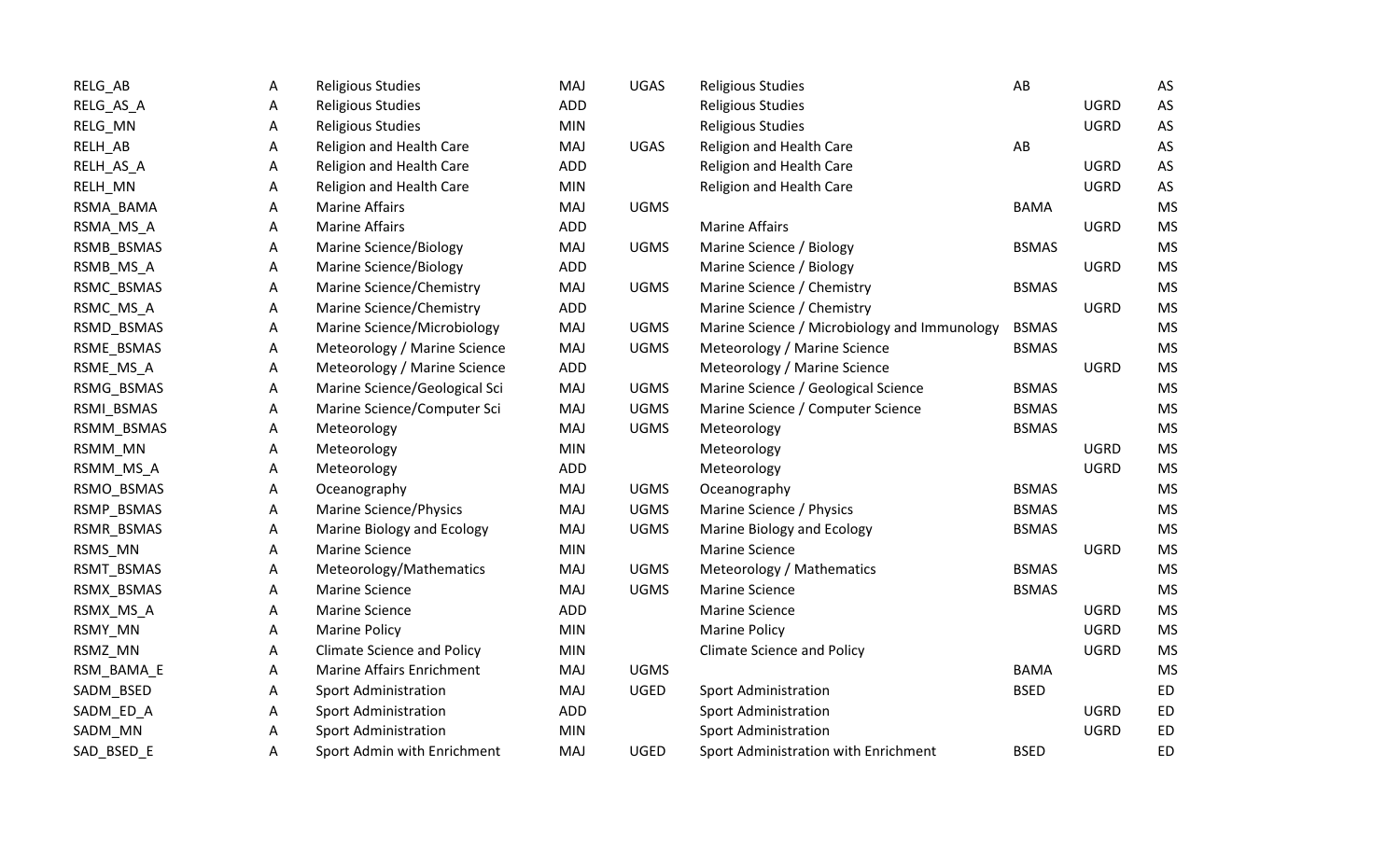| SECD_ED_A  | A | <b>Secondary Education</b>        | ADD        |             | <b>Secondary Education</b>                 |            | <b>UGRD</b> | <b>ED</b> |
|------------|---|-----------------------------------|------------|-------------|--------------------------------------------|------------|-------------|-----------|
| SECD_MN    | A | <b>Secondary Education</b>        | <b>MIN</b> |             | <b>Secondary Education</b>                 |            | <b>UGRD</b> | ED        |
| SECE_AS_A  | Α | Secondary Ed for English Major    | ADD        | <b>UGAS</b> | Secondary Education for English Majors     |            |             | AS        |
| SECH_AS_A  | A | Secondary Ed for Soc Science      | <b>ADD</b> | <b>UGAS</b> | Secondary Education for Soc Science Majors |            |             | AS        |
| SECM_AS_A  | А | Secondary Ed for Math Majors      | <b>ADD</b> | <b>UGAS</b> | Secondary Education for Math Majors        |            |             | AS        |
| SECS_AS_A  | Α | Secondary Education for Scienc    | <b>ADD</b> | <b>UGAS</b> | Secondary Education for Science Majors     |            |             | AS        |
| SMED_MN    | A | <b>Sports Medicine</b>            | <b>MIN</b> |             | <b>Sports Medicine</b>                     |            | <b>UGRD</b> | ED        |
| SOCL_AB    | Α | Sociology                         | MAJ        | <b>UGAS</b> | Sociology                                  | AB         |             | AS        |
| SOCL_AS_A  | A | Sociology                         | <b>ADD</b> |             | Sociology                                  |            | <b>UGRD</b> | AS        |
| SOCL_MN    | A | Sociology                         | <b>MIN</b> |             | Sociology                                  |            | <b>UGRD</b> | AS        |
| SPAD_ED_A  | A | <b>Sport Administration</b>       | <b>ADD</b> |             | <b>Sport Administration</b>                |            | <b>UGRD</b> | <b>ED</b> |
| SPAN_AB    | Α | Spanish                           | MAJ        | <b>UGAS</b> | Spanish                                    | AB         |             | AS        |
| SPAN_AS_A  | А | Spanish                           | <b>ADD</b> |             | Spanish                                    |            | <b>UGRD</b> | AS        |
| SPAN_MN    | А | Spanish                           | <b>MIN</b> |             | Spanish                                    |            | <b>UGRD</b> | AS        |
| SUSBU_MN   | А | <b>Sustainable Business</b>       | <b>MIN</b> | <b>UGBU</b> | <b>Sustainable Business</b>                |            |             | BU        |
| SUST_CAS   | Α | <b>Sustainability Certificate</b> | <b>CER</b> |             | <b>Sustainability Certificate</b>          | CAS        | <b>UGRD</b> | AS        |
| THTR1_AS_A | А | Theatre - General                 | <b>ADD</b> |             | Theatre - General                          |            | <b>UGRD</b> | AS        |
| THTR1_AS_T | Α | Theatre - General                 | <b>TRK</b> |             | Theatre - General                          |            | <b>UGRD</b> | AS        |
| THTR2_AS_A | Α | Theatre - Performance             | <b>ADD</b> |             | Theatre - Performance                      |            | <b>UGRD</b> | AS        |
| THTR2_AS_T | A | Theatre - Performance             | <b>TRK</b> |             | Theatre - Performance                      |            | <b>UGRD</b> | AS        |
| THTR2_BFA  | A | Theatre - Performance             | MAJ        | <b>UGAS</b> | Theatre - Performance                      | <b>BFA</b> |             | AS        |
| THTR3_AS_A | A | Theatre - Management              | <b>ADD</b> |             | Theatre - Management                       |            | <b>UGRD</b> | AS        |
| THTR3_AS_T | Α | Theatre - Management              | <b>TRK</b> |             | Theatre - Management                       |            | <b>UGRD</b> | AS        |
| THTR3_BFA  | Α | Theatre - Management              | MAJ        | <b>UGAS</b> | Theatre - Management                       | <b>BFA</b> |             | AS        |
| THTR3_MN   | A | Theatre - Management              | <b>MIN</b> |             | Theatre - Management                       |            | <b>UGRD</b> | AS        |
| THTR4_AS_A | A | Theatre - Directing               | <b>ADD</b> |             | Theatre - Directing                        |            | <b>UGRD</b> | AS        |
| THTR4_AS_T | A | Theatre - Directing               | <b>TRK</b> |             | Theatre - Directing                        |            | <b>UGRD</b> | AS        |
| THTR4_BFA  | A | Theatre - Directing               | MAJ        | <b>UGAS</b> | Theatre - Directing                        | <b>BFA</b> |             | AS        |
| THTR5_AS_A | Α | Theatre - Design                  | <b>ADD</b> |             | Theatre - Design                           |            | <b>UGRD</b> | AS        |
| THTR5_AS_T | A | Theatre - Design                  | <b>TRK</b> |             | Theatre - Design                           |            | <b>UGRD</b> | AS        |
| THTR6_AS_A | A | Theatre - Stage Management        | <b>ADD</b> |             | Theatre - Stage Management                 |            | <b>UGRD</b> | AS        |
| THTR6_AS_T | Α | Theatre - Stage Management        | <b>TRK</b> |             | Theatre - Stage Management                 |            | <b>UGRD</b> | AS        |
| THTR6_BFA  | Α | Theatre - Stage Management        | MAJ        | <b>UGAS</b> | Theatre - Stage Management                 | <b>BFA</b> |             | AS        |
| THTR7 BFA  | Α | Theatre - Musical                 | MAJ        | <b>UGAS</b> | Theatre - Musical                          | <b>BFA</b> |             | AS        |